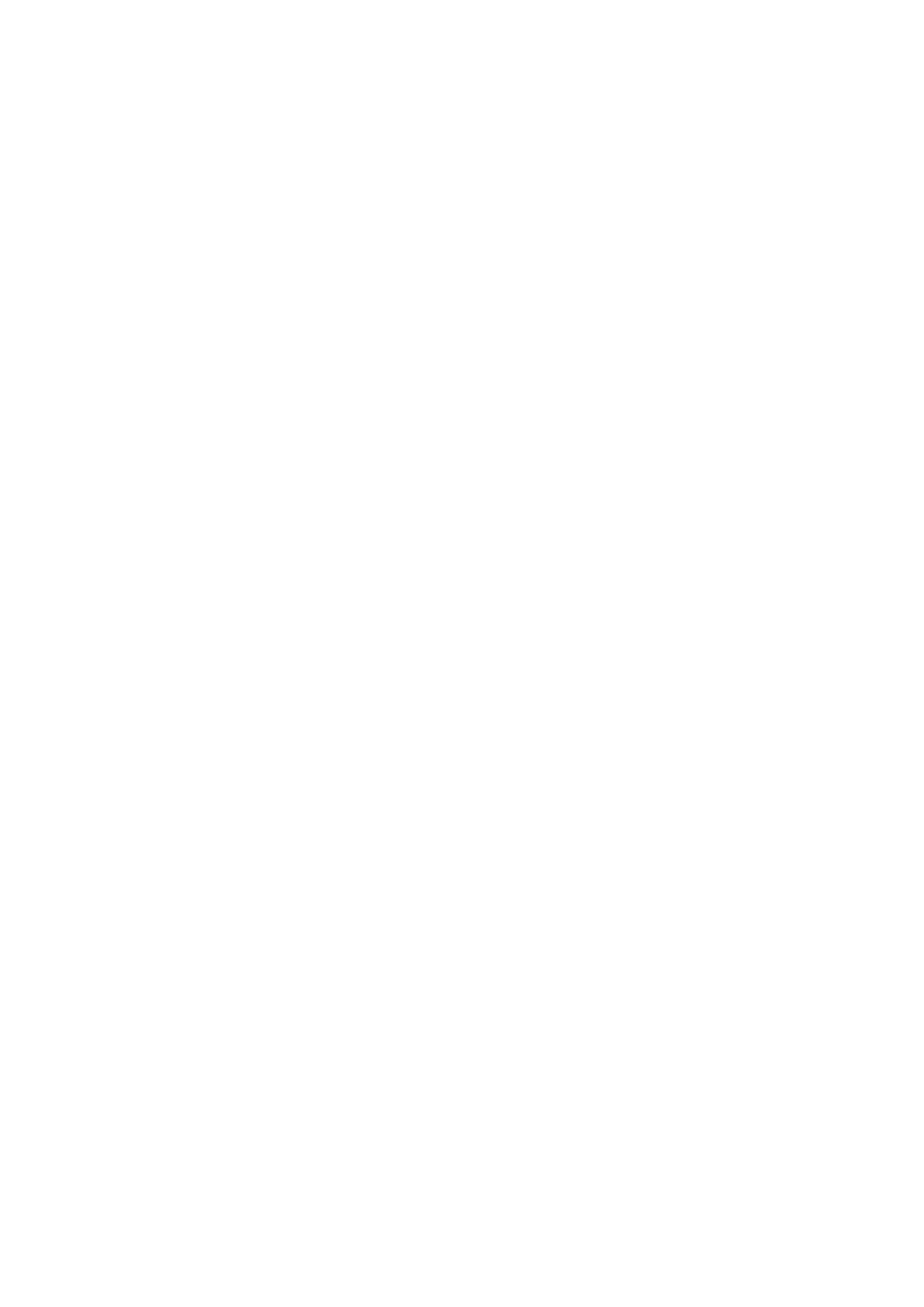## **Contents**

### **C-Rail and Accessories Program 0250**

| C-Bail 50 x 50<br><b>Track Coupler</b><br><b>Fnd Stops</b><br><b>Rrackets</b> |
|-------------------------------------------------------------------------------|
|-------------------------------------------------------------------------------|

### **Cable Trolleys Program 0250**

| Cable Trollevs for Flat Cables      |  |
|-------------------------------------|--|
| Cable Trollevs for Round Cables.    |  |
| Pairs of Rollers for Cable Trollevs |  |
|                                     |  |

### C-Rail and Accessories Program 0255

| C-Bail 63 x 63  |  |
|-----------------|--|
| Track Coupler   |  |
|                 |  |
|                 |  |
|                 |  |
| <b>Rrackets</b> |  |
|                 |  |

## Cable Trolleys Program 0255

| Cable Trollevs for Flat Cables.     |  |
|-------------------------------------|--|
| Cable Trollevs for Round Cables     |  |
| Pairs of Rollers for Cable Trollevs |  |

### C-Rail and Accessories Program 0260

| C-Rail 80 x 80<br><b>Track Coupler</b><br>End Stop<br><b>Rrackets</b> |  |
|-----------------------------------------------------------------------|--|
|                                                                       |  |

## Cable Trolleys Program 0260

| Cable Trollevs for Flat Cables             |  |
|--------------------------------------------|--|
| Cable Trollevs for Round Cables            |  |
| <b>Pairs of Rollers for Cable Trollevs</b> |  |
|                                            |  |

### **Cable Trolleys Light Version**

| Cable Trollevs for Flat Cables |  |
|--------------------------------|--|
|                                |  |
| Trollevs with 4 Rollers        |  |
| Spring Safety Hook             |  |
|                                |  |

### Accessories for Festoon Systems Program 0250, 0255 and 0260

| Towing Rop         |  |
|--------------------|--|
|                    |  |
| Round Cable Clamps |  |
|                    |  |
|                    |  |
|                    |  |

## **Helpful Hints / Spare Parts**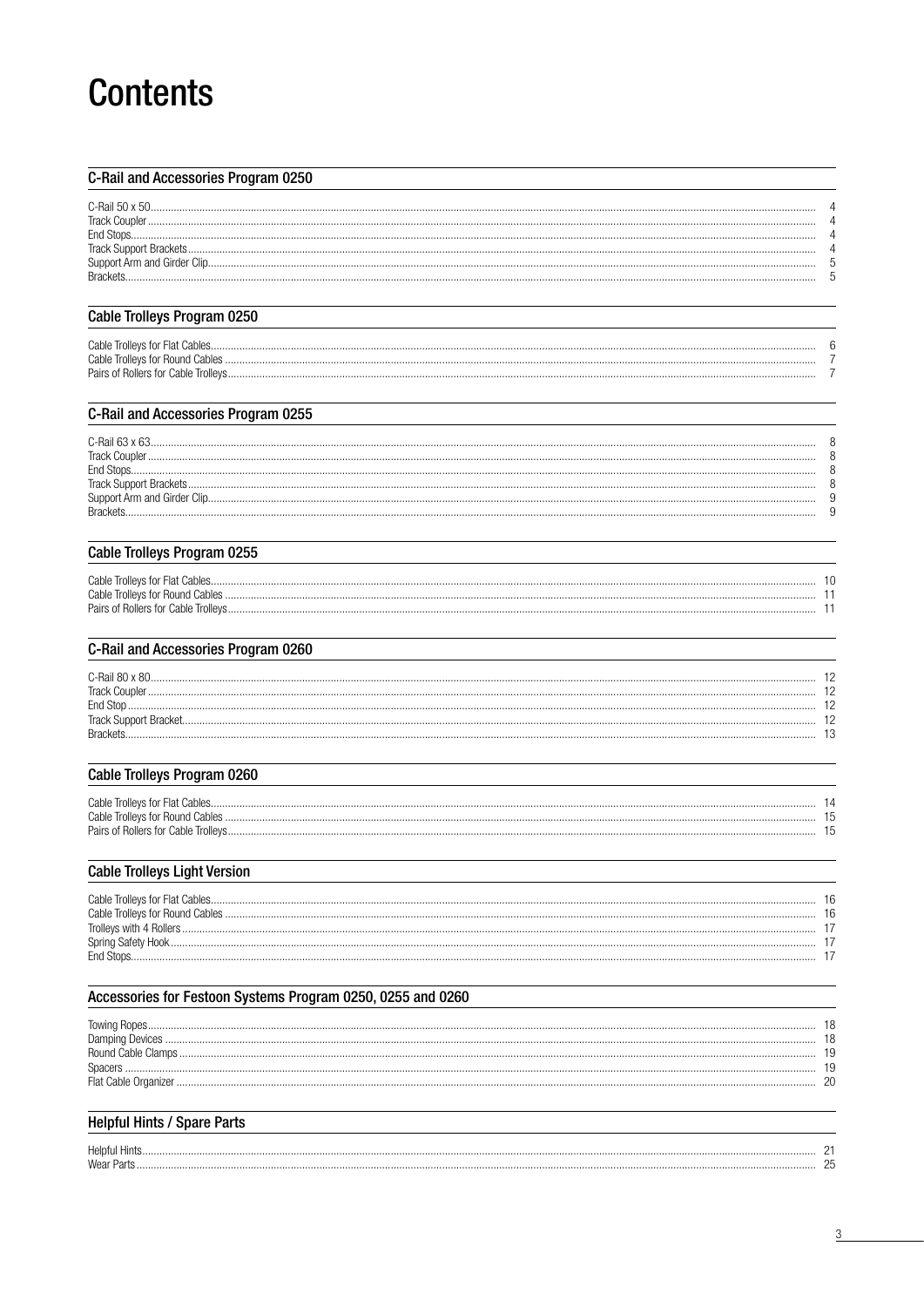## C-Rail 50 x 50



### \*Standard range

### Track Coupler







ø 11

 $\oplus$ 

 $M10$ 

 $\hat{\mathbf{\Theta}}$ 

80

40

 $\overline{15}$ 

80

 $40$ 

### Order No.  $025105*$

Technical details

• Material: galvanized steel

• Weight: 1.0 kg

\*Standard range

## End Stops





Order No. 025110 without Rubber Buffer 025111\* vith Rubber Buffer

#### Technical details

• Material: galvanized steel

• Weight: 1.0 kg

To avoid system damage we recommend the fitting of a securing bolt as illustrated.

\*Standard range

## Track Support Brackets









## Order No.

025121

### Technical details

- Material: galvanized steel
- Perm. Load: 320 kg
- Weight: 0.8 kg

Order No. 025123

### Technical details

- Material: galvanized steel
- Perm. Load: 320 kg
- Weight: 0.9 kg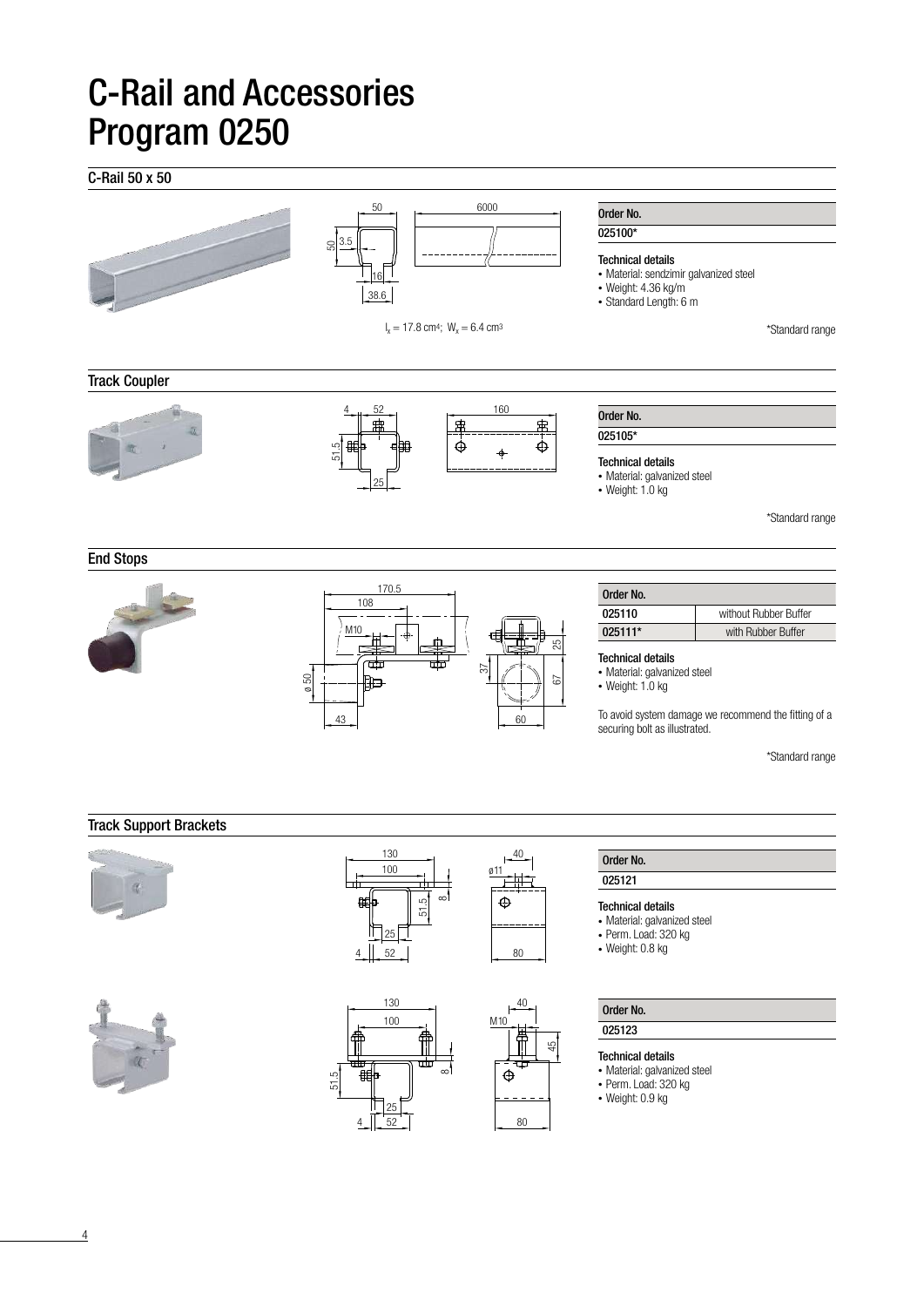## Track Support Bracket



Support Arm and Girder Clip



[mm]

| wur uraunut    | <b>U</b> I KII     |                |                 |                |
|----------------|--------------------|----------------|-----------------|----------------|
| Weight<br>[kg] | <b>Description</b> | Order No.      | ød<br>[mm]      | Weight<br>[kg] |
| 4.4            | Girder clip        | 020180-12/550* | M <sub>12</sub> | 0.3            |
|                |                    |                |                 |                |

Material: sendzimir galvanized steel

Description Order No. and I

Support arm 020277-1000\* 1000 4.4

| 020180-12/550*                    | M <sub>12</sub> | 0.3             |
|-----------------------------------|-----------------|-----------------|
| <b>Material:</b> galvanized steel |                 | *Standard range |
|                                   |                 |                 |

### **Brackets**





| Order No.   | [mm] | <b>Material</b>  | Weight<br>[kg] |
|-------------|------|------------------|----------------|
| 020191-0500 | 500  |                  | 3.8            |
| 020191-0800 | 800  | galvanized steel | h<br>J.        |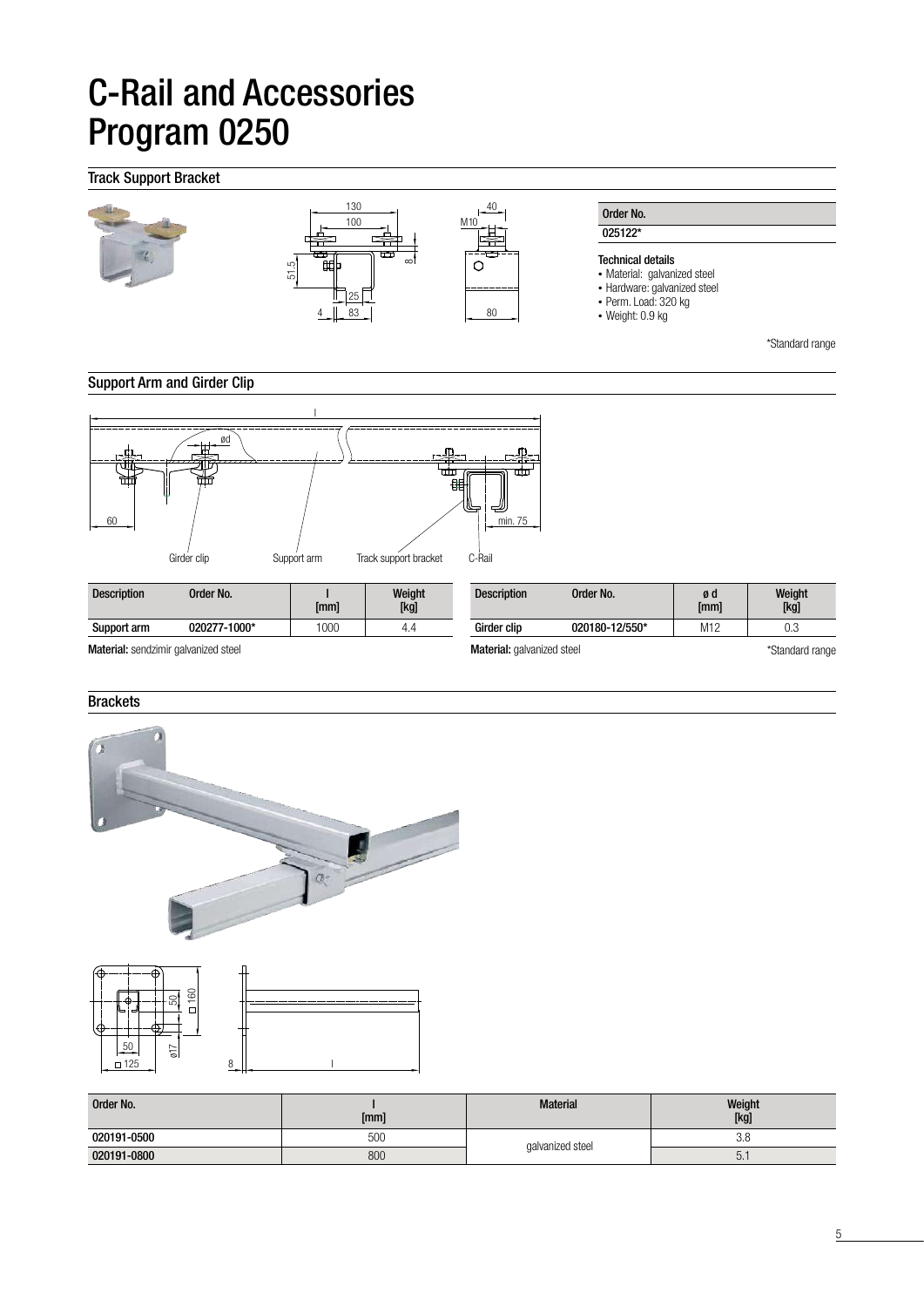## Cable Trolleys Program 0250

## Cable Trolleys for Flat Cables





Cable Trolley



Towing Trolley



End Clamp<sup>1)</sup>

Technical details

- Max. Load Capacity: 50 kg
- Max. Travel Speed 100 m/min
- Basic trolley and cable support: Steel, hot-dipped galvanized
- Hardware: Galvanized steel • Standard roller: Ball bearing, galvanized steel

#### Ordering Example: Cable Trolley for Flat Cable

### Example:

Order a cable trolley with standard-rollers for a flat cable package with a size of 110 x 45 mm (width x thickness).

### Selected:

Cable Trolley with  $d_a = 125$  mm (According to minimum bend diameter of cable)  $b_2$  = 130 mm<br>s = 55 mm

### Order No.:

Cable Trolley Order No.: 025252-250x160

*1) For assembly- 2 holes ø 12.5 mm to be drilled into the C-Rail at distance a.*

| <b>Cable Trolley</b><br>Order No. | [kg] | <b>Towing Trolley</b><br>Order No. | [kg] | <b>End Clamp</b><br>Order No. | [kg] | $d_{a}$<br>[mm] | 'w<br>[mm] | k<br>[mm] | b <sub>1</sub><br>[mm] | b <sub>2</sub><br>[mm] | s<br>[mm] | ιm<br>[mm] | ۱ę.<br>[mm] | a<br>[mm] |
|-----------------------------------|------|------------------------------------|------|-------------------------------|------|-----------------|------------|-----------|------------------------|------------------------|-----------|------------|-------------|-----------|
| 025250-160x100*                   | 1.7  | 025260-200x100*                    | 2.7  | 025240-160x100*               | 1.5  |                 | 160        | 84        | $100 -$                | 70                     | 35        | 200        | 80          | 74        |
| 025250-160x160*                   | 1.9  | 025260-200x160*                    | 3.1  | 025240-160x160*               | 1.8  | 80              |            |           | 160                    | 130                    |           |            |             |           |
| 025250-200x100                    | 1.9  | 025260-200x100                     | 2.7  | 025240-200x100                | 1.8  |                 | 200        | 124       | 100                    | 70                     | 55        | 200        | 100         | 114       |
| 025250-200x160*                   | 2.2  | 025260-200x160*                    | 3.1  | 025240-200x160*               | 2.0  |                 |            |           | 160                    | 130                    |           |            |             |           |
| 025252-200x160*                   | 2.3  | 025262-200x160*                    | 3.2  | 025242-200x160*               | 2.2  |                 | 200        | 124       | 160                    | 130                    | 30        | 200        | 100         | 114       |
| 025252-250x100                    | 2.3  | 025262-250x100                     | 3.1  | 025242-250x100                | 2.2  | 125             |            |           | 100                    | 70                     |           |            |             |           |
| 025252-250x160*                   | 2.6  | 025262-250x160*                    | 3.5  | 025242-250x160*               | 2.5  |                 | 250        | 174       | 160                    | 130                    | 55        | 250        | 125         | 164       |
| 025252-250x200                    | 3.0  | 025262-250x200                     | 3.8  | 025242-250x200                | 2.9  |                 |            |           | 200                    | 170                    |           |            |             |           |
| 025253-250x160*                   | 2.9  | 025263-250x160*                    | 3.8  | 025243-250x160*               | 2.8  | 160             | 250        | 174       | 175                    | 130                    | 40        | 250        | 125         | 164       |
| 025253-250x200                    | 3.2  | 025263-250x200                     | 4.0  | 025243-250x200                | 3.1  |                 |            |           | 215                    | 170                    |           |            |             |           |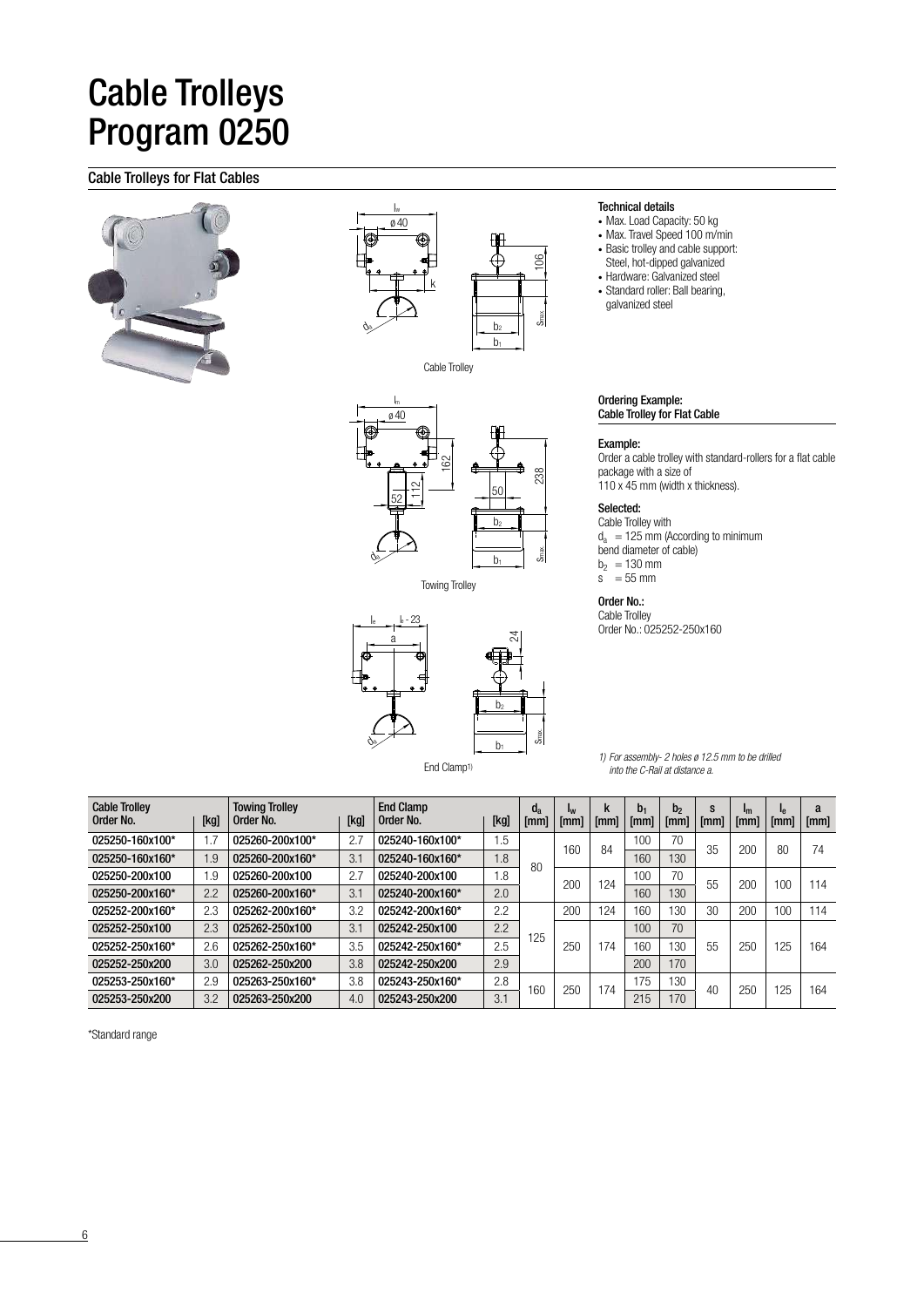## Cable Trolleys Program 0250

## Cable Trolleys for Round Cables





Cable Trolley

lm ø 40  $<sub>b</sub>$ </sub>  $\begin{picture}(180,10) \put(0,0){\line(1,0){155}} \put(10,0){\line(1,0){155}} \put(10,0){\line(1,0){155}} \put(10,0){\line(1,0){155}} \put(10,0){\line(1,0){155}} \put(10,0){\line(1,0){155}} \put(10,0){\line(1,0){155}} \put(10,0){\line(1,0){155}} \put(10,0){\line(1,0){155}} \put(10,0){\line(1,0){155}} \put(10,0){\line(1,0){155}}$  $\frac{1}{52}$   $\frac{1}{50}$   $\frac{1}{50}$ 

Towing Trolley

#### Technical details

- Max. Load Capacity: 50 kg
- Max. Travel Speed 100 m/min • Basic trolley and cable support:
- Steel, hot-dipped galvanized
- Hardware: Galvanized steel
- Standard roller: Ball bearing, galvanized steel

#### Ordering Example: Cable Trolley for Round Cable

#### Example:

283

smax.

Order a cable trolley with rollers with seal disks for several round cables ø 25 mm and a support width of 200 mm.

#### Selected:

Cable Trolley with  $d_a = 250$  mm (According to minimum bend diameter of cable)  $b_2$  = 215 mm Roller with Seal Disks 2 RS .../010

### Order No.:

Cable Trolley Order No.: 025355-320x250/010



*1) For assembly- 2 holes ø 12.5 mm to be drilled into the C-Rail at distance a.*

| <b>Cable Trolley</b><br>Order No. | [kg] | <b>Towing Trolley</b><br>Order No. | [kg] | <b>End Clamp</b><br>Order No. | [kg] | $d_{a}$<br>[mm | 'w<br>[mm] | k<br>[mm] | b,<br>[mm] | b <sub>2</sub><br>[mm] | S<br>[mm] | $\mathbf{m}$<br>[mm] | ١e<br>[mm] | a<br>[mm] |
|-----------------------------------|------|------------------------------------|------|-------------------------------|------|----------------|------------|-----------|------------|------------------------|-----------|----------------------|------------|-----------|
| 025354-250x160*                   | 3.7  | 025364-250x160*                    | 4.5  | 025344-250x160*               | 3.6  |                |            |           | 75         | 125                    |           |                      |            |           |
|                                   |      |                                    |      |                               |      | 200            | 250        | 174       |            |                        | 20        | 250                  | '25        | 164       |
| 025354-250x200*                   | 4.0  | 025364-250x200*                    | 4.8  | 025344-250x200*               | 3.9  |                |            |           | 215        | 165                    |           |                      |            |           |
| 025355-320x160*                   | 4.3  | 025365-320x160*                    | -5.  | 025345-320x160*               | 4.2  | 250            | 320        | 244       | 75         | 125                    | 25        | 320                  | 160        | 234       |
| 025355-320x250*                   | 5.3  | 025365-320x250*                    | 6.   | 025345-320x250*               | 5.2  |                |            |           | 265        | 215                    |           |                      |            |           |
| 025357-400x160                    | 5.1  | 025367-400x160                     | 5.9  | 025347-400x160                | 5.0  |                |            |           | 175        | 125                    | 32        |                      |            |           |
| 025357-400x250                    | 6.2  | 025367-400x250                     | 7.0  | 025347-400x250                | 6.0  | 320            | 400        | 324       | 265        | 215                    |           | 400                  | 200        | 314       |

\*Standard range

### Pairs of Rollers for Cable Trolleys Program 0250

| <b>Description</b>            | <b>Roller</b><br>Type          | <b>Sealing</b><br><b>Type</b> | <b>Load Capacity</b><br>[kg] | <b>Special Roller</b><br>Additional-<br>Order No. |
|-------------------------------|--------------------------------|-------------------------------|------------------------------|---------------------------------------------------|
| <b>Standard Roller</b>        |                                |                               | 50                           | -                                                 |
| <b>Roller with Seal Disks</b> | Ball Bearing, galvanized steel | 2 RS                          |                              | $-.010$                                           |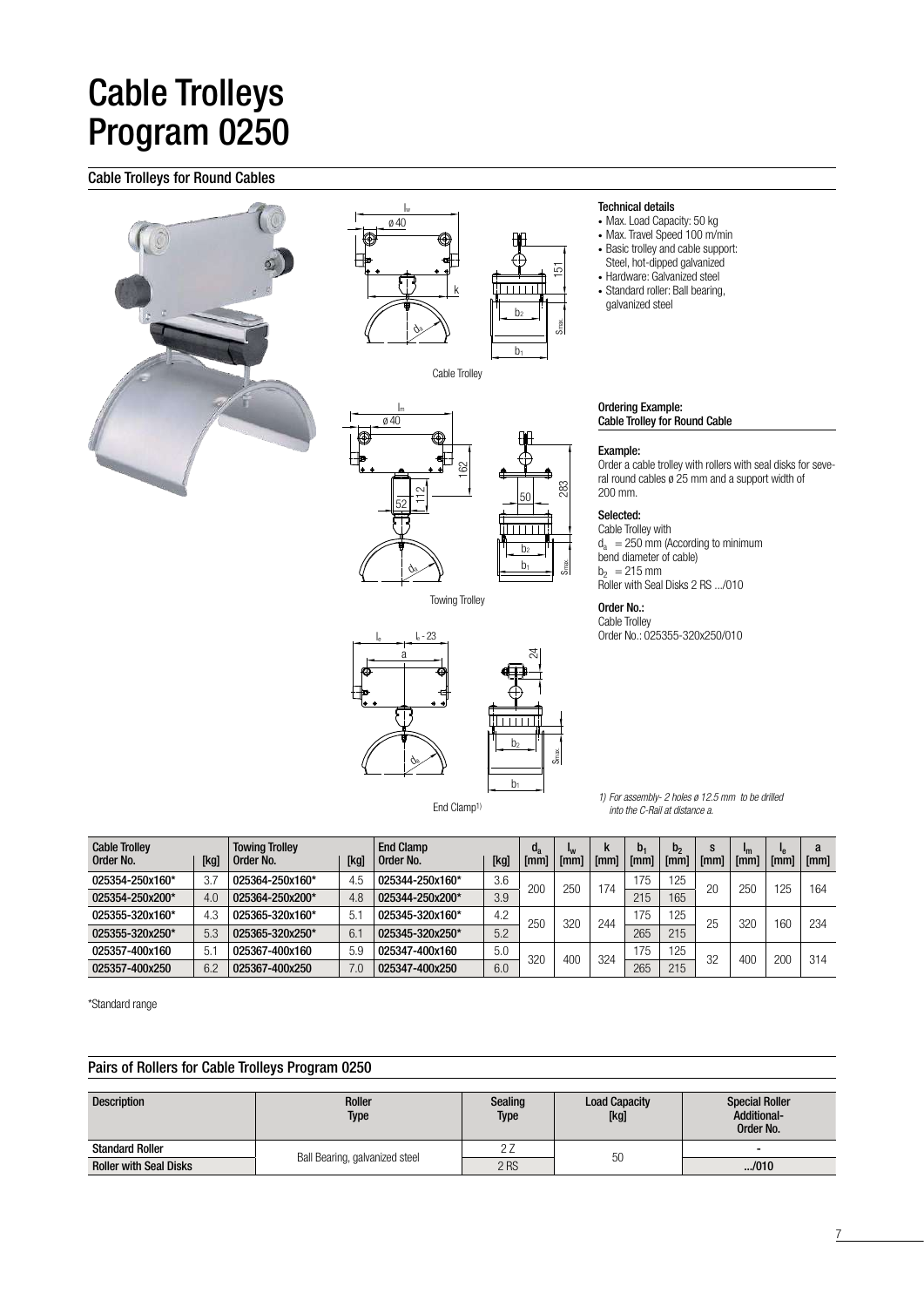## C-Rail 63 x 63

8



64.5

65.5

26

5

30

5

 $\ddot{\Phi}$ 

100

Technical details

- Material: galvanized steel • Perm. Load: 500 kg
- 
- Weight: 1.8 kg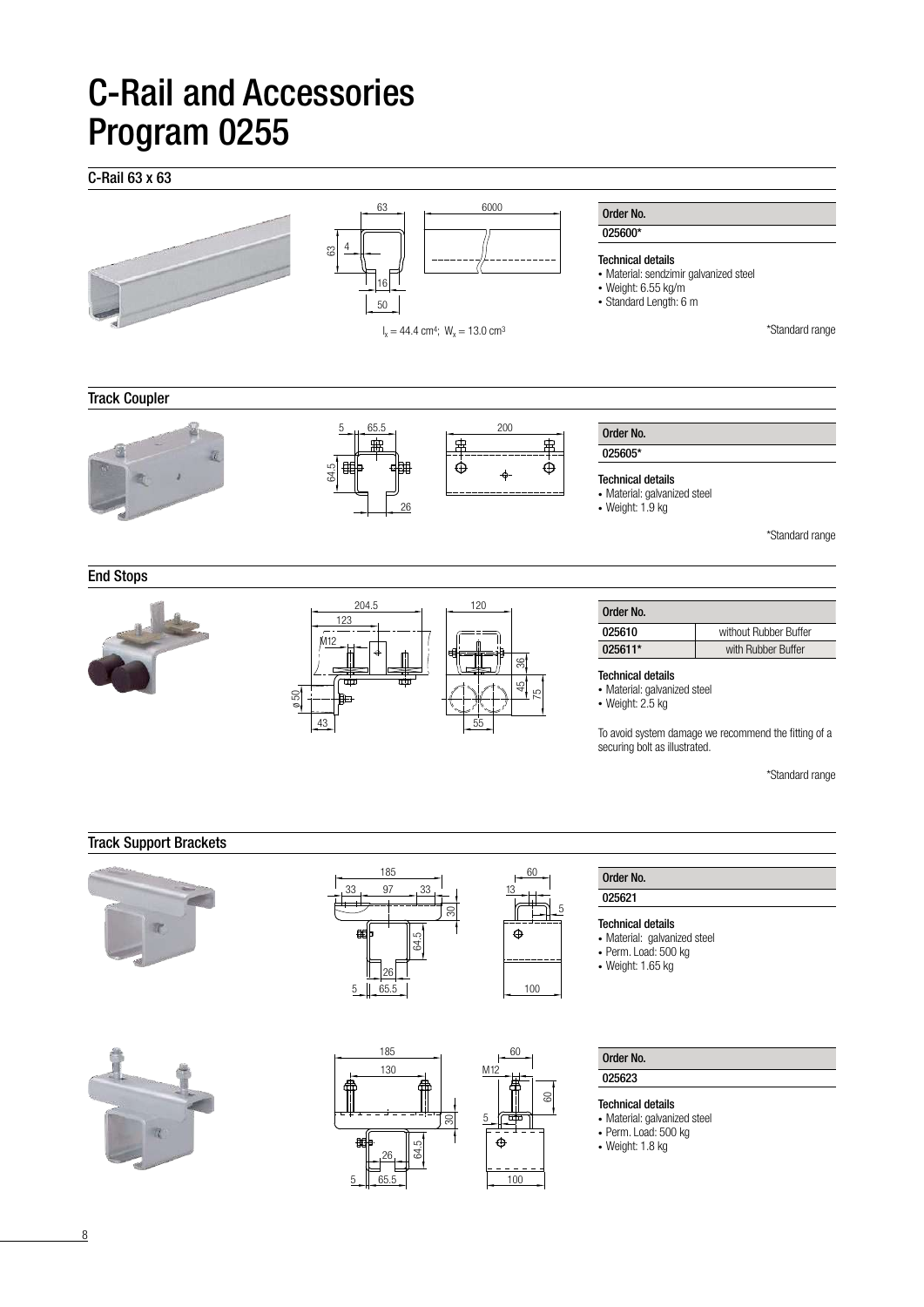## Track Support Bracket



### Support Arm and Girder Clip



| <b>Description</b>                          | Order No.    | [mm] | Weight<br>[kg] | <b>Description</b>                | Order No.      | ød<br>[mm] | Weight<br>[kg]  |
|---------------------------------------------|--------------|------|----------------|-----------------------------------|----------------|------------|-----------------|
| Support arm                                 | 020273-1000* | 1000 | 6.6            | Girder clip                       | 020180-12/550* | M12        | 0.3             |
| <b>Material:</b> sendzimir galvanized steel |              |      |                | <b>Material:</b> galvanized steel |                |            | *Standard range |

## **Brackets**





| Order No.   | [mm] | <b>Material</b>  | Weight<br>[kg] |
|-------------|------|------------------|----------------|
| 020192-0500 | 500  |                  | 4.8            |
| 020192-0800 | 800  | galvanized steel | 6.8            |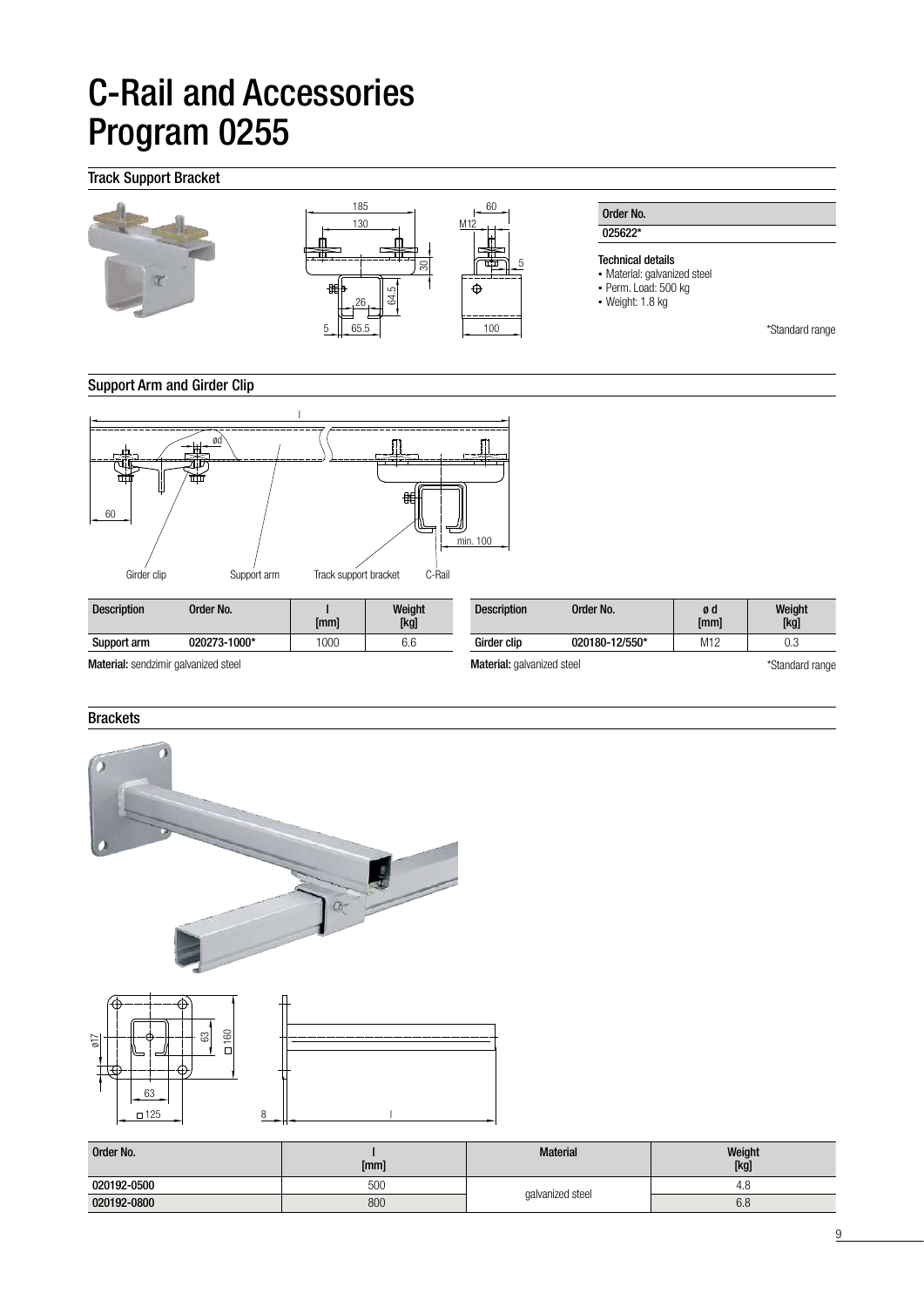## Cable Trolleys Program 0255

## Cable Trolleys for Flat Cables





133 smax.  $l_m$   $l_m$  - 2 ø 52 52  $b<sub>2</sub>$  $h$ da 93

Towing Trolley



### End Clamp<sup>1)</sup>

### Technical details

- Max. Load Capacity: 80 kg
- Max. Travel Speed 120 m/min
- Basic trolley and cable support:
- Steel, hot-dipped galvanized
- Hardware: Galvanized steel • Standard roller: Ball bearing, galvanized steel

#### Ordering Example: Cable Trolley for Flat Cable

#### Example:

Order a cable trolley with standard-rollers for a flat cable package with a size of 140 x 50 mm (width x thickness).

### Selected:

Cable Trolley with  $d_a = 125$  mm (According to minimum bend diameter of cable)  $b_2$  = 168 mm<br>s = 55 mm

### Order No.:

Cable Trolley Order No.: 025772-250x200

*1) For assembly- 2 holes ø 12.5 mm to be drilled into the C-Rail at distance a.*

| <b>Cable Trollev</b><br>Order No. | [kg] | <b>Towing Trollev</b><br>Order No. | [kg] | <b>End Clamp</b><br>Order No. | [kg] | $d_{a}$<br>[mm] | $I_{W}$<br>[mm] | ĸ<br>[mm] | b,<br>[mm] | b <sub>2</sub><br>[mm] | S<br>[mm] | 'm<br>[mm] | Чe.<br>[mm] | a<br>[mm] |
|-----------------------------------|------|------------------------------------|------|-------------------------------|------|-----------------|-----------------|-----------|------------|------------------------|-----------|------------|-------------|-----------|
| 025772-220x160*                   | 3.4  | 025782-320x160*                    | 4.9  | 025792-320x160*               | 3.5  |                 | 2201            | 154       | 160        | 128                    | 40        | 160        | 160         | 204       |
| 025772-220x200                    | 3.6  | 025782-320x200                     | 5.1  | 025792-320x200                | 3.8  | 125             |                 |           | 200        | 168                    |           |            |             |           |
| 025772-250x160*                   | 3.6  | 025782-320x160*                    | 4.9  | 025792-320x160*               | 3.5  |                 | 250             | 154       | 160        | 128                    | 55        | 160        | 160         | 204       |
| 025772-250x200*                   | 3.8  | 025782-320x200*                    | 5.1  | 025792-320x200*               | 3.8  |                 |                 |           | 200        | 168                    |           |            |             |           |
| 025773-290x160                    | 4.2  | 025783-320x160                     | 5.2  | 025793-320x160                | 3.8  |                 | 2901)           | 224       | 175        | 128                    | 55        | 160        | 160         | 204       |
| 025773-290x200                    | 4.3  | 025783-320x200                     | 5.3  | 025793-320x200                | 4.0  | 160             |                 |           | 215        | 168                    |           |            |             |           |
| 025773-320x160*                   | 4.3  | 025783-320x160*                    | 5.2  | 025793-320x160*               | 3.8  |                 | 320             | 224       | 175        | 128                    | 70        | 160        | 160         | 204       |
| 025773-320x200*                   | 4.5  | 025783-320x200*                    | 5.3  | 025793-320x200*               | 4.0  |                 |                 |           | 215        | 168                    |           |            |             |           |
| 025774-320x160                    | 4.5  | 025784-320x160                     | 5.3  | 025794-320x160                | 4.0  | 200             | 320             | 224       | 175        | 128                    | 50        | 160        | 160         | 204       |
| 025774-320x200                    | 4.8  | 025784-320x200                     | 5.6  | 025794-320x200                | 4.3  |                 |                 |           | 215        | 168                    |           |            |             |           |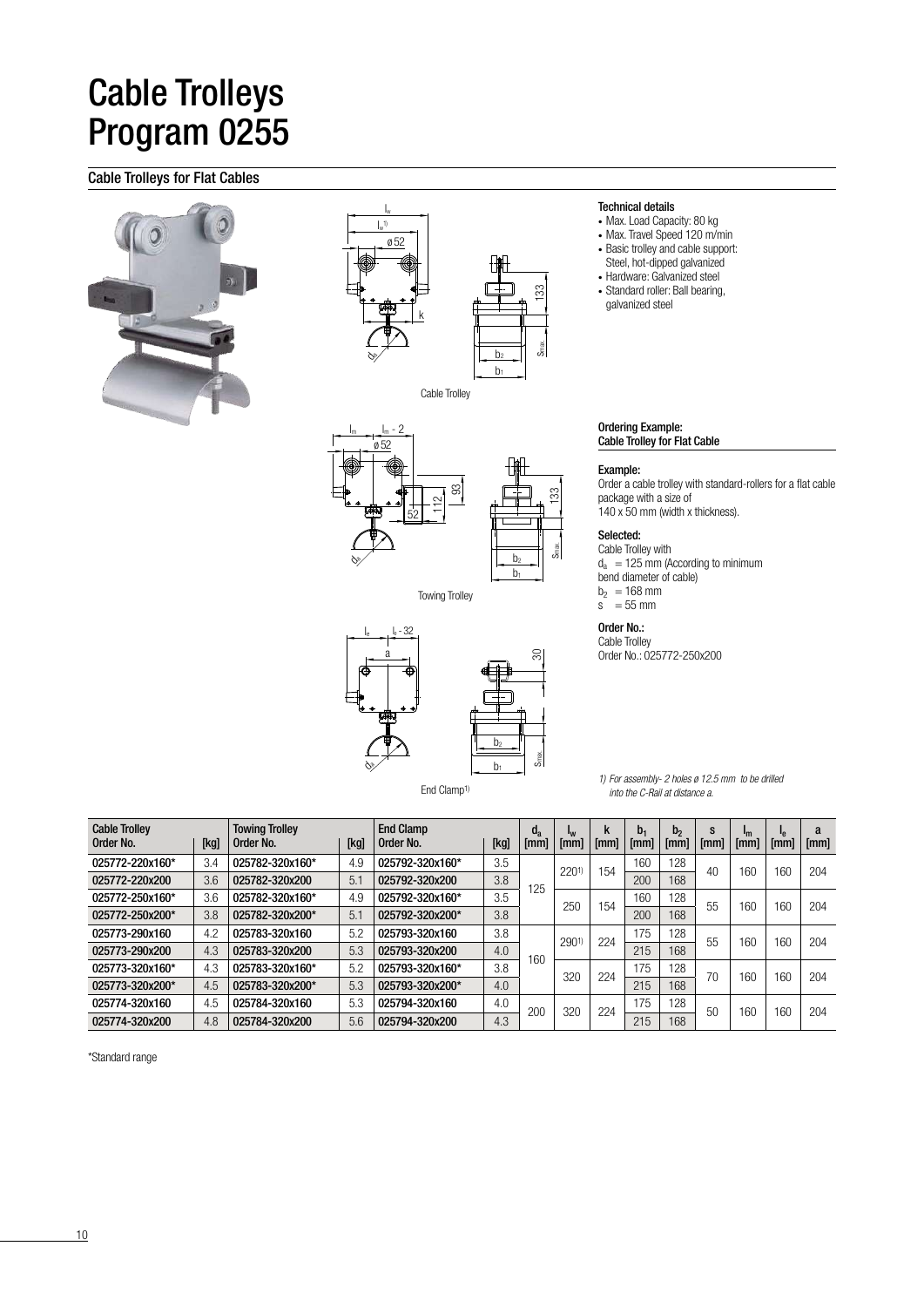## Cable Trolleys Program 0255

## Cable Trolleys for Round Cables









Towing Trolley



#### End Clamp<sup>1)</sup>

### Technical details

- Max. Load Capacity: 80 kg
- Max. Travel Speed 120 m/min • Basic trolley and cable support:
- Steel, hot-dipped galvanized
- Hardware: Galvanized steel
- Standard roller: Ball bearing, galvanized steel

#### Ordering Example: Cable Trolley for Round Cable

#### Example:

153

smax.

smax.

b2

**h** 

Order a cable trolley with rollers with seal disks for several round cables ø 25 mm and a support width of 200 mm.

#### Selected:

Cable Trolley with  $d_a = 250$  mm (According to minimum bend diameter of cable)  $b_2$  = 211 mm Roller with Seal Disks 2 RS .../015

### Order No.:

Cable Trolley Order No.: 025875-320x250/015

*1) For assembly- 2 holes ø 12.5 mm to be drilled into the C-Rail at distance a.*

| <b>Cable Trolley</b><br>Order No. | [kg] | <b>Towing Trolley</b><br>Order No. | [kg] | <b>End Clamp</b><br>Order No. | [kg] | $\mathtt{a}_{\mathtt{a}}$<br>[mm] | 'w<br>[mm] | [mm] | IJ1<br>[mm] | b,<br><b>Imml</b> | [mm] | 'm<br>[mm] | Iе.<br><b>Imml</b> | [mm] |
|-----------------------------------|------|------------------------------------|------|-------------------------------|------|-----------------------------------|------------|------|-------------|-------------------|------|------------|--------------------|------|
| 025875-320x200*                   | 5.3  | 025885-320x200*                    | 6.1  | 025895-320x200*               | 4.7  | 250                               | 320        | 224  | 215         | 161               | 25   | 160        | 160                | 204  |
| 025875-320x250*                   | 5.8  | 025885-320x250*                    | 6.6  | 025895-320x250*               | 5.3  |                                   |            |      | 265         | 211               |      |            |                    |      |
| 025877-400x200*                   | 6.2  | 025887-400x200*                    | .C   | 025897-400x200*               | 5.7  | 320                               | 400        | 304  | 215         | 161               | 32   | 200        | 200                | 284  |
| 025877-400x250*                   | 6.7  | 025887-400x250*                    | .ხ   | 025897-400x250*               | 6.2  |                                   |            |      | 265         | 211               |      |            |                    |      |

\*Standard range

## Pairs of Rollers for Cable Trolleys Program 0255

| <b>Description</b>            | Roller<br><b>Type</b>          | Sealing<br><b>Type</b> | <b>Load Capacity</b><br>[kg] | <b>Special Roller</b><br><b>Additional-</b><br>Order No. |
|-------------------------------|--------------------------------|------------------------|------------------------------|----------------------------------------------------------|
| <b>Standard Roller</b>        |                                |                        |                              |                                                          |
| <b>Roller with Seal Disks</b> | Ball Bearing, galvanized steel | 2 RS                   | 80                           | $-./015$                                                 |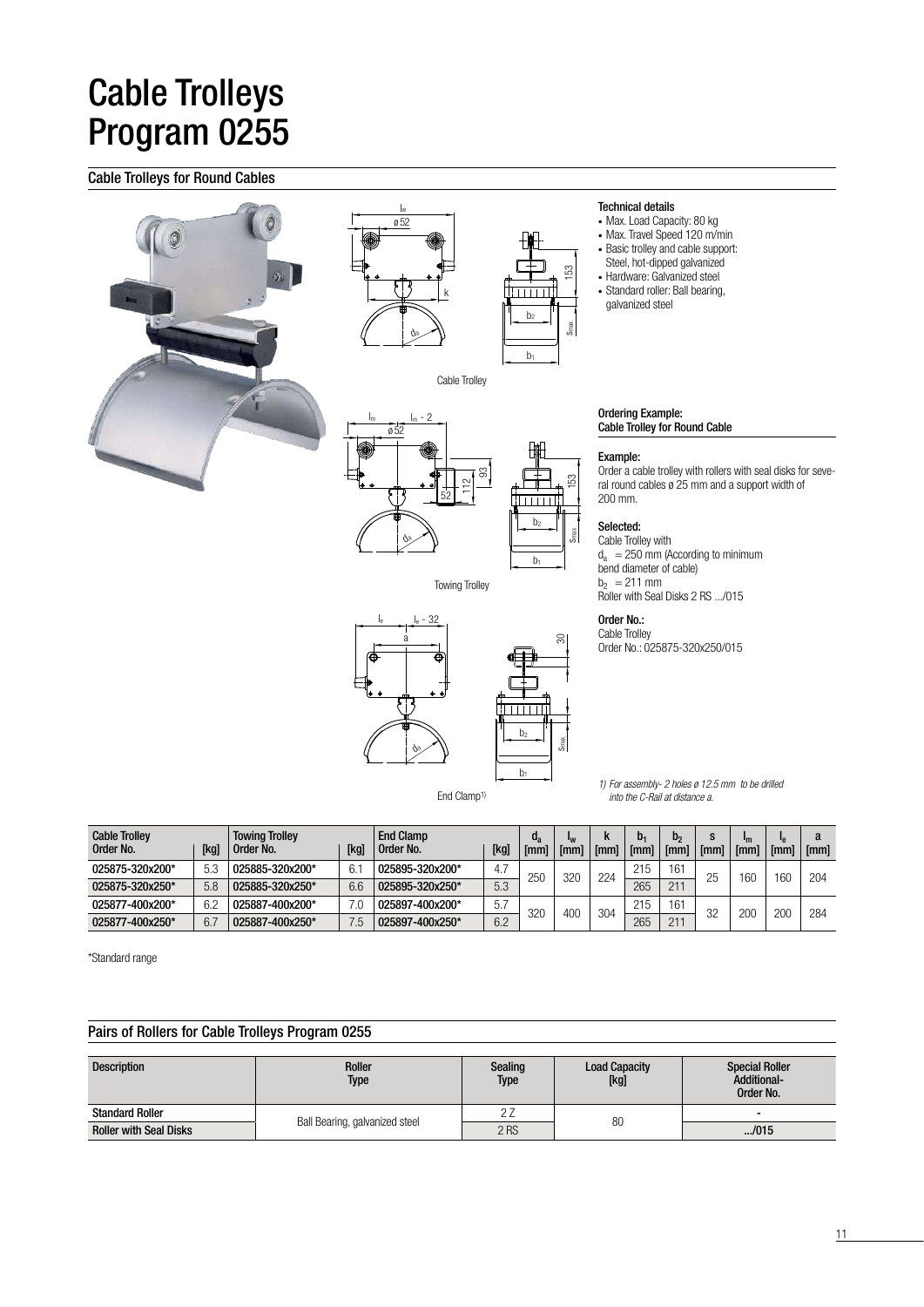## C-Rail 80 x 80



120

83

34

6

- Material: galvanized steel
- Perm. Load: 630 kg • Weight: 2.4 kg
	-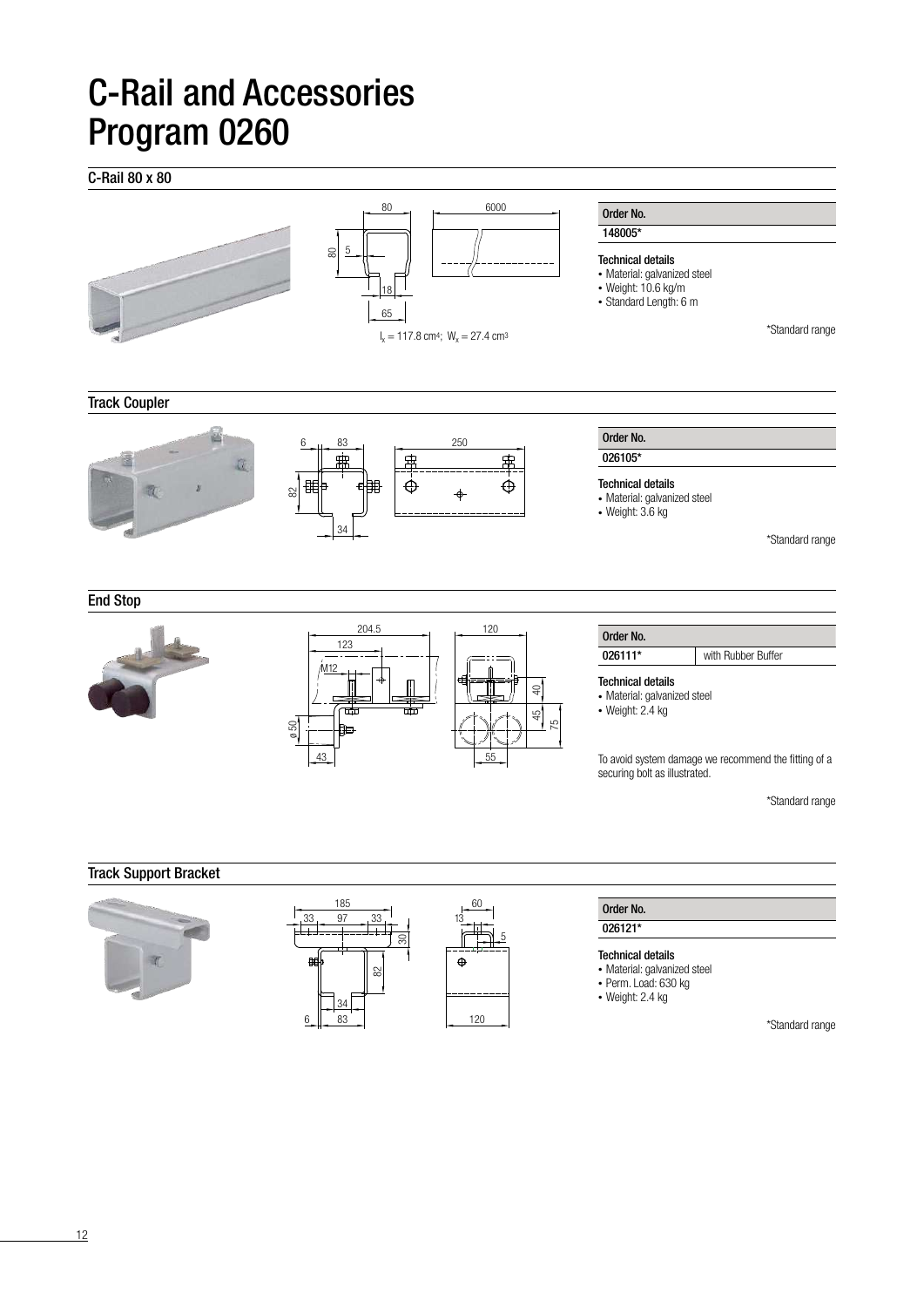## Track Support Brackets



### **Brackets**



| Order No.   | [mm] | <b>Material</b>  | Weight<br>[kg] |
|-------------|------|------------------|----------------|
| 020193-0500 | 500  |                  | ŏ.4            |
| 020193-0800 | 800  | galvanized steel | 11.6           |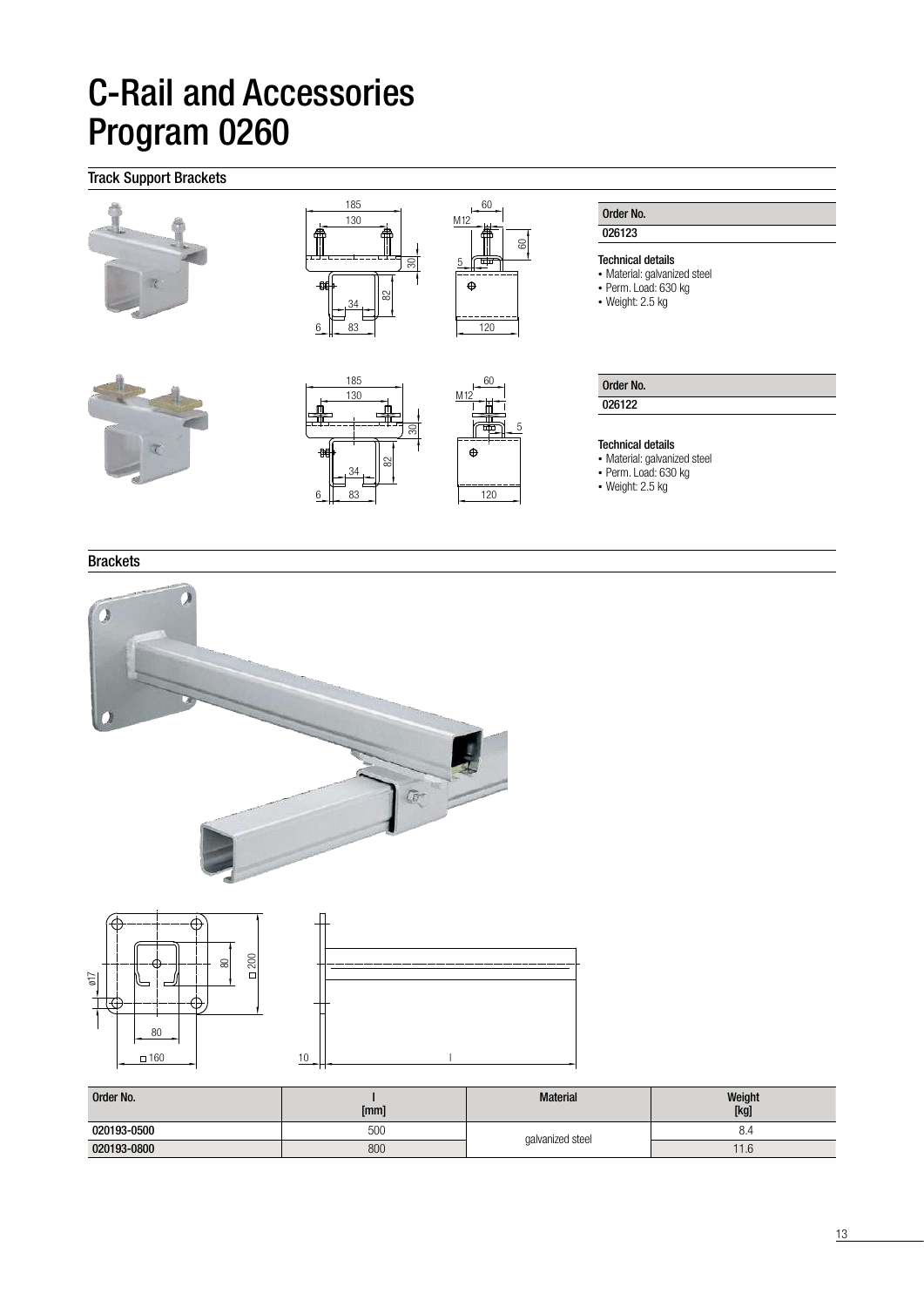## Cable Trolleys Program 0260

## Cable Trolleys for Flat Cables





Cable Trolley



Towing Trolley



### End Clamp<sup>1)</sup>

#### Technical details

- Max. Load Capacity: 125 kg
- Max. Travel Speed 120 m/min
- Basic trolley and cable support: Steel, hot-dipped galvanized
- Hardware: Galvanized steel
- Standard roller: Ball bearing, galvanized steel

#### Ordering Example: Cable Trolley for Flat Cable

### Example:

To order a cable trolley with standard-rollers for a flat cable package with a size of 160 x 60 mm (width x thickness).

### Selected:

Cable Trolley with  $d_a = 160$  mm (According to minimum bend diameter of cable)  $b_2$  = 168 mm<br>s = 70 mm

### Order No.:

Cable Trolley Order No.: 026273-320x200

*1) For assembly- 2 holes ø 12.5 mm to be drilled into the C-Rail at distance a.*

| <b>Cable Trolley</b><br>Order No. | [kg] | <b>Towing Trolley</b><br>Order No. | [kg] | <b>End Clamp</b><br>Order No. | [kg] | $d_{a}$<br>[mm] | <b>I<sub>W</sub></b><br>[mm] | [mm] | b <sub>1</sub><br><b>Imm</b> | b <sub>2</sub><br>[mm] | S<br>[mm] | 'm<br>[mm] | Iе.<br>[mm] | a<br>[mm] |
|-----------------------------------|------|------------------------------------|------|-------------------------------|------|-----------------|------------------------------|------|------------------------------|------------------------|-----------|------------|-------------|-----------|
| 026272-250x160*                   | 4.6  | 026282-320x160*                    | 5.9  | 026292-320x160*               | 3.6  |                 |                              |      | '75                          | 28                     |           |            |             |           |
| 026272-250x200*                   | 4.9  | 026282-320x200*                    | 6.2  | 026292-320x200*               | 3.9  | 25              | 250                          | 54   | 215                          | 68                     | 55        | 60         | 160         | 204       |
| 026272-250x250                    | 5.2  | 026282-320x250                     | 6.6  | 026292-320x250                | 4.3  |                 |                              |      | 265                          | 218                    |           |            |             |           |
| 026273-320x160*                   | 5.2  | 026283-320x160*                    | 6.   | 026293-320x160*               | 3.7  |                 |                              |      | 175                          | 128                    |           |            |             |           |
| 026273-320x200                    | 5.6  | 026283-320x200                     | 6.4  | 026293-320x200                | 4.1  | 160             | 320                          | 224  | 215                          | 70                     | 70        | '60        | 160         | 204       |
| 026273-320x250*                   | 6.0  | 026283-320x250*                    | 6.8  | 026293-320x250*               | 4.5  |                 |                              |      | 265                          | 218                    |           |            |             |           |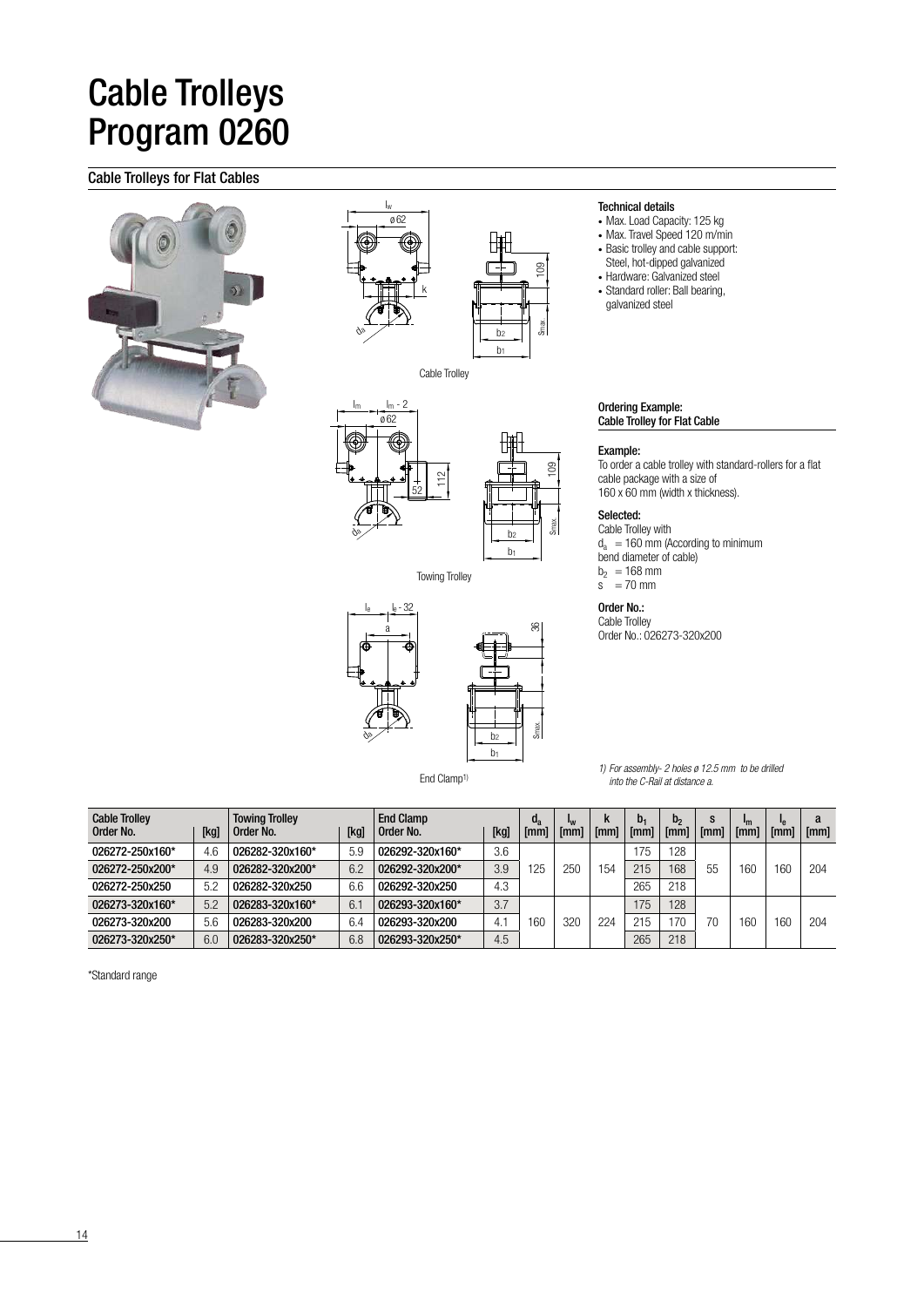## Cable Trolleys Program 0260

## Cable Trolleys for Round Cables





Cable Trolley



Towing Trolley



End Clamp<sup>1)</sup>

#### Technical details

- Max. Load Capacity: 125 kg
- Max. Travel Speed 120 m/min
- Basic trolley and cable support:
- Steel, hot-dipped galvanized
- Hardware: Galvanized steel • Standard roller: Ball bearing, galvanized steel

#### Ordering Example: Cable Trolley for Round Cable

#### Example:

Order a cable trolley with rollers with seal disks for several round cables ø 32 mm and a support width of 108 mm.

### Selected:

Cable Trolley with  $d_a = 320$  mm (According to minimum bend diameter of cable)  $b_2$  = 211 mm Roller with Seal Disks 2 RS .../015

### Order No.:

smax.

Cable Trolley Order No.: 026377-400x250/015

*1) For assembly- 2 holes ø 12.5 mm to be drilled into the C-Rail at distance a.*

| <b>Cable Trolley</b><br>Order No. | [kg] | <b>Towing Trolley</b><br>Order No. | [kg] | <b>End Clamp</b><br>Order No. | [kg] | $\mathsf{u}_\mathsf{a}$<br>[mm] | "w<br><b>Imm</b> | ı<br>[mm] | b <sub>1</sub><br>[mm] | b,<br>[mm] | S<br>[mm] | Ιm<br>[mm] | [mm] | [mm] |
|-----------------------------------|------|------------------------------------|------|-------------------------------|------|---------------------------------|------------------|-----------|------------------------|------------|-----------|------------|------|------|
| 026375-320x200*                   | 5.9  | 026385-320x200*                    | 6.   | 026395-320x200*               | 4.8  |                                 |                  |           | 215                    | 161        |           |            |      |      |
| 026375-320x250*                   | 6.4  | 026385-320x250*                    | ົດ   | 026395-320x250*               | 5.4  | 250                             | 320              | 224       | 265                    | 211        | 25        | 60         | 160  | 204  |
| 026377-400x200                    | 6.8  | 026387-400x200                     |      | 026397-400x200                | 5.8  | 320                             | 400              | 304       | 215                    | 161        | 32        | 200        | 200  | 284  |
| 026377-400x250                    | 7.3  | 026387-400x250                     | 8.2  | 026397-400x250                | 6.3  |                                 |                  |           | 265                    | 211        |           |            |      |      |

\*Standard range

### Pairs of Rollers for Cable Trolleys Program 0260

| <b>Description</b>            | Roller<br><b>Type</b>          | <b>Sealing</b><br><b>Type</b> | <b>Load Capacity</b><br>[kg] | <b>Special Roller</b><br>Additional-<br>Order No. |
|-------------------------------|--------------------------------|-------------------------------|------------------------------|---------------------------------------------------|
| <b>Standard Roller</b>        |                                |                               | 125                          |                                                   |
| <b>Roller with Seal Disks</b> | Ball Bearing, galvanized steel | 2 RS                          |                              | $-./015$                                          |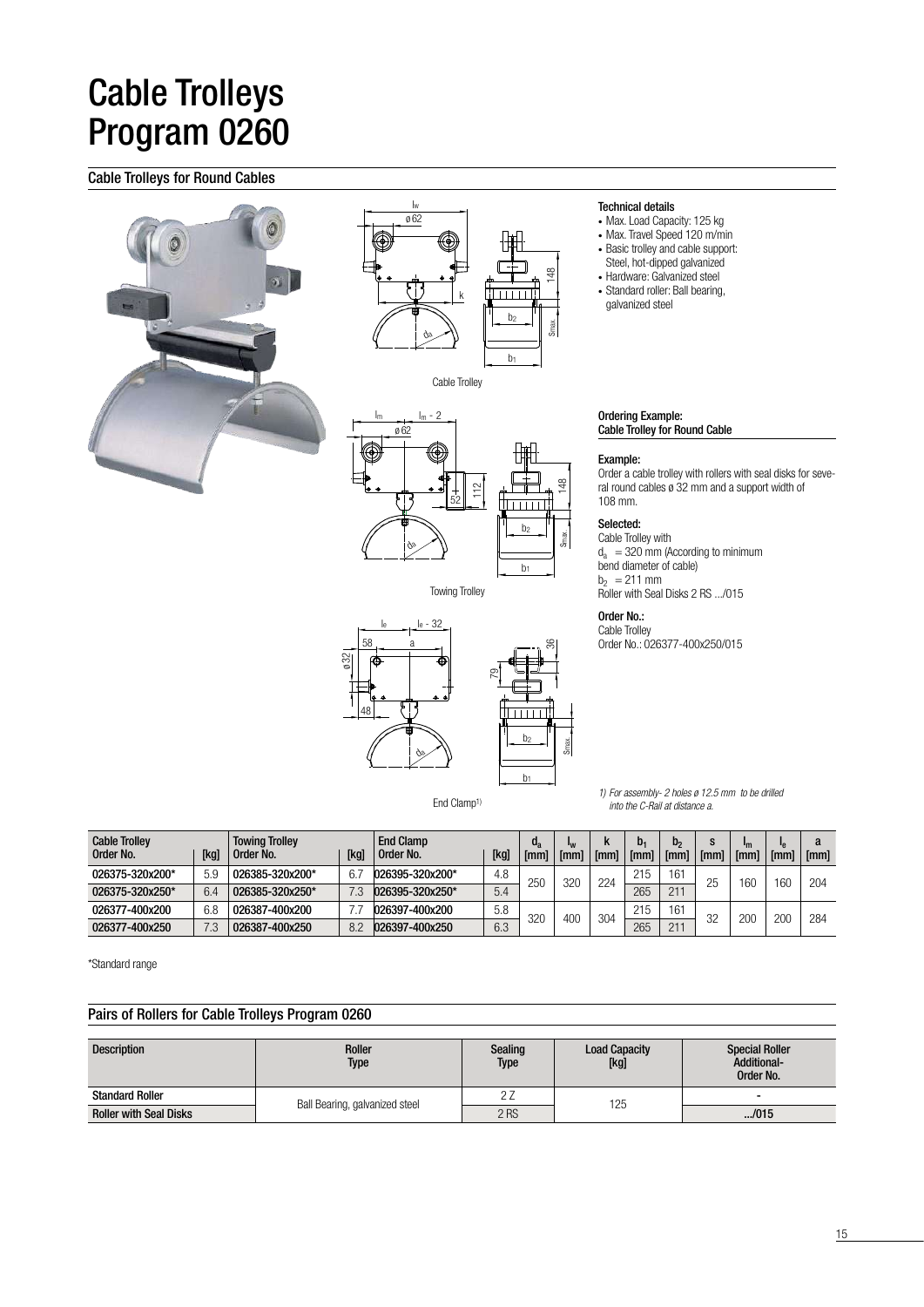## Cable Trolleys Light Version

## Cable Trolleys for Flat Cables









#### Technical details

• Support: plastic

• Main Body: sendzimir galvanized steel • Buffer: rubber

- Insulating Plate: plastic • Split Nut: plastic
	- Hardware: galvanized steel

| For<br>C-Rail   | Program | <b>Cable Trolley</b><br>[kg]<br>Order No. |      | <b>End Clamp</b><br>Order No. | [kg]<br>[mm] |    | ød<br>[mm] | a<br>[mm] | s<br>[mm] | <b>Load Capacity</b><br>[kg] |
|-----------------|---------|-------------------------------------------|------|-------------------------------|--------------|----|------------|-----------|-----------|------------------------------|
| 0250<br>50 x 50 |         | 025270-125x080*                           | 0.45 | 025290*                       | 0.20         | 25 | 50         | 42        | 35        | 20                           |
|                 |         | 025271-125x080*                           | 0.47 | 025291*                       | 0.23         |    | 80         | 42        | 20        |                              |
| 63 x 63         | 0255    | 025770-125x080*                           | 0.56 | 025290*                       | 0.20         | 32 | 50         | 38        | 35        | 32                           |
|                 |         | 025771-125x080*                           | 0.58 | 025291*                       | 0.23         |    | 80         | 38        | 20        |                              |
| 80 x 80         | 0260    | 026270-125x080*                           | 0.58 | 025290*                       | 0.22         |    | 50         | 38        | 35        | 32                           |
|                 |         | 026271-125x080*                           | 0.60 | 025291*                       | 0.25         | 32 | 80         | 38        | 20        |                              |

\*Standard range

### Cable Trolleys for Round Cables





### Technical details

- Main Body: sendzimir galvanized steel • Buffer: rubber
	-
- Ball Joint: plastic



- Connecting Plate: plastic
- Hardware: galvanized steel

| For<br>C-Rail | Program | <b>Cable Trolley</b><br>Order No. | [kg] | <b>End Clamp</b><br>Order No. | [kg] | [mm] | ød<br>[mm] | <b>Load Capacity</b><br>[kg] |
|---------------|---------|-----------------------------------|------|-------------------------------|------|------|------------|------------------------------|
| 50 x 50       | 0250    | 025306*                           | 0.35 | 025308*                       | 0.25 | 25   | 70         | 20                           |
| 63 x 63       | 0255    | 025806*                           | 0.45 | 025808*                       | 0.25 | 32   | 66         | 32                           |
| 80 x 80       | 0260    | 026306*                           | 0.48 | 025808*                       | 0.27 |      |            |                              |

\*Standard range







If required, it is possible to fit one or more similar or different sized cable clips to a trolley. When fitting different sized cable clips, the largest cable clip must be fitted on top.

| Order No.  | ød<br>[mm] | [mm] | [mm] | [mm] | [mm] | [mm] | <b>Material</b><br>Cable clip | <b>Fasteners</b>    | Weight<br>[kg] |
|------------|------------|------|------|------|------|------|-------------------------------|---------------------|----------------|
| 020131-16* | $10 - 16$  | 80   | 70   | 38   | 35   | 42   |                               |                     | 0.04           |
| 020131-25* | $17 - 25$  | 125  | 100  | 47   | 50   | 50   | Plastic                       | Galvanized<br>Steel | 0.06           |
| 020131-36* | $26 - 36$  | '80  | 140  | 58   | 70   | 64   |                               |                     | 0.12           |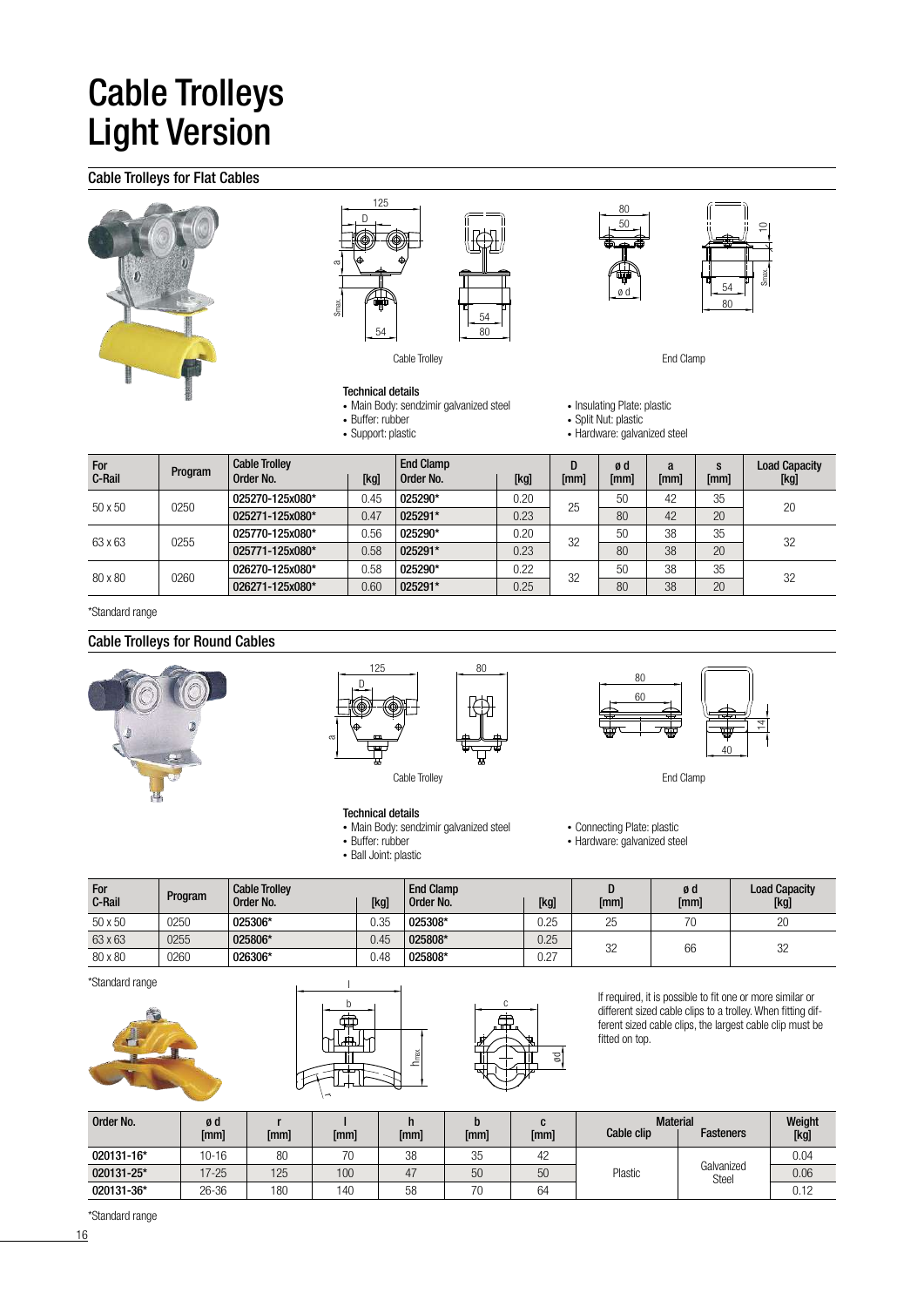## Cable Trolleys Light Version

## Trolleys with 4 Rollers



- Technical details
	- Main body: galvanized steel
	- Roller (ball bearing): galvanized steel
- Buffer: rubber

| For<br>C-Rail | Program | Order No.  | Weight<br>$[kg]$ | [mm] | <b>Load Capacity</b><br>[kg] |  |
|---------------|---------|------------|------------------|------|------------------------------|--|
| 50 x 50       |         | 025440-125 | 0.42             | 125  |                              |  |
|               | 0250    | 025440-160 | 0.50<br>160      |      | 50                           |  |

## Spring Safety Hook





## Order No.

020215-60x6

Technical details

• Material galvanized steel

End Stops





#### Technical details

• Material: galvanized steel

• Hardware: galvanized steel

• Buffer: rubber

| For<br>C-Rail | Program | Order No. | <b>Type</b> | Weight<br>[kg] |
|---------------|---------|-----------|-------------|----------------|
| 50 x 50       | 0250    | 025115*   |             | 0.20           |
| 63 x 63       | 0255    | 025115*   | with Buffer | 0.20           |
| 80 x 80       | 0260    | 026115*   |             | 0.22           |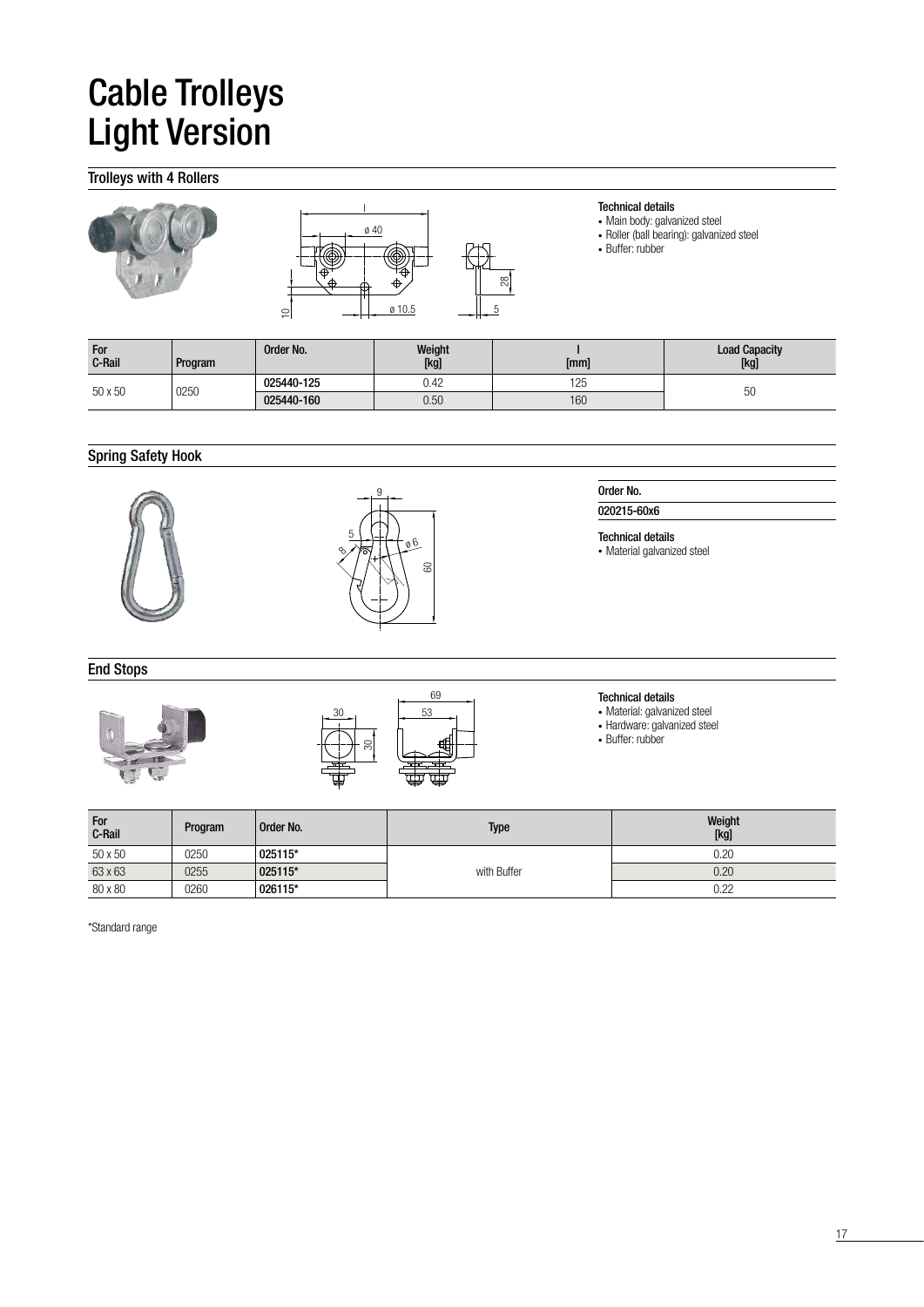## Accessories for Festoon Systems Program 0250, 0255 and 0260

Towing Ropes



Type C



Type C suggested for use with damping devices. Different types and lengths available upon request.

| Order No. | ød<br>[mm] | <b>Material</b><br>Rope          | <b>Type</b> | for<br>Program   |  |
|-----------|------------|----------------------------------|-------------|------------------|--|
| 020328-06 |            | Galvanized Steel                 | B           |                  |  |
| 020329-08 |            | Galvanized Steel with PVC Jacket |             | 0250, 0255, 0260 |  |
| 020325-08 |            | Galvanized Steel with PVC Jacket |             |                  |  |

### Damping Devices



Different types and lengths available upon request.

| Order No. | ød<br>[mm] | <b>Material</b><br>Rope       | for<br>Program   |  |
|-----------|------------|-------------------------------|------------------|--|
| 020337-10 | 10         |                               |                  |  |
| 020337-14 |            | Rubber core with Nylon jacket | 0250, 0255, 0260 |  |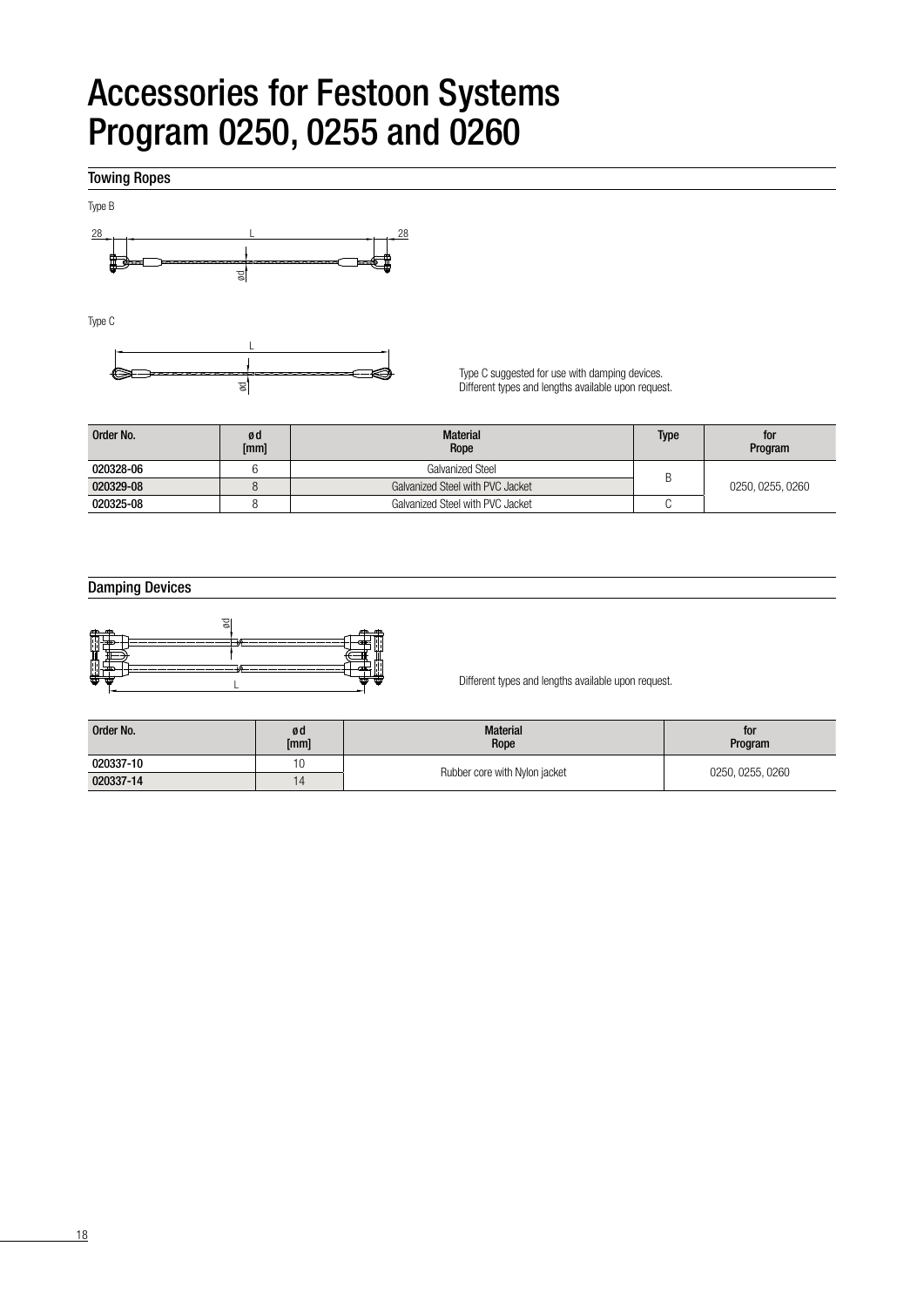## Accessories for Festoon Systems Program 0250, 0255 and 0260

Round Cable Clamps



| Order No.          | $\emptyset$ d <sub>max.</sub> | b.   | $b_{a}$ | h    | S    | $\Sigma$ d <sup>1</sup> ) | <b>Material</b>     |                   |                                  |  |  |
|--------------------|-------------------------------|------|---------|------|------|---------------------------|---------------------|-------------------|----------------------------------|--|--|
|                    | [mm]                          | [mm] | [mm]    | [mm] | [mm] | [mm]                      | <b>Support Rail</b> | <b>Cable Clip</b> | <b>Fasteners</b>                 |  |  |
| 031941-026x100/400 |                               | 100  | 236     |      | 30   | 34                        |                     | Rubber            | <b>Stainless</b><br><b>Steel</b> |  |  |
| 031941-026x150/400 | 26                            | 150  | 286     | 64   |      |                           | Aluminum            |                   |                                  |  |  |
| 031941-026x200/400 |                               | 200  | 336     |      |      |                           |                     |                   |                                  |  |  |
| 031941-026x250/400 |                               | 250  | 386     |      |      |                           |                     |                   |                                  |  |  |
| 031941-036x100/400 |                               | 100  | 256     |      |      |                           |                     |                   |                                  |  |  |
| 031941-036x150/400 | 36                            | 150  | 306     | 74   | 40   | 46                        |                     |                   |                                  |  |  |
| 031941-036x200/400 |                               | 200  | 356     |      |      |                           |                     |                   |                                  |  |  |
| 031941-036x250/400 |                               | 250  | 406     |      |      |                           |                     |                   |                                  |  |  |

*1) A cable separator is required between cables if the sum of the diameters of two adjacent cables is smaller than the value* Σ*d.*

### Spacers



| Order No. | [mm]     | [mm] | [mm] | <b>Material</b> | Used with<br><b>Round Cable Clamp</b> |
|-----------|----------|------|------|-----------------|---------------------------------------|
| 031946-26 | へに<br>دے |      | . O  | Plastic         | 031941-026x                           |
| 031946-36 | 35       |      | ∪ו   |                 | 031941-036x                           |

t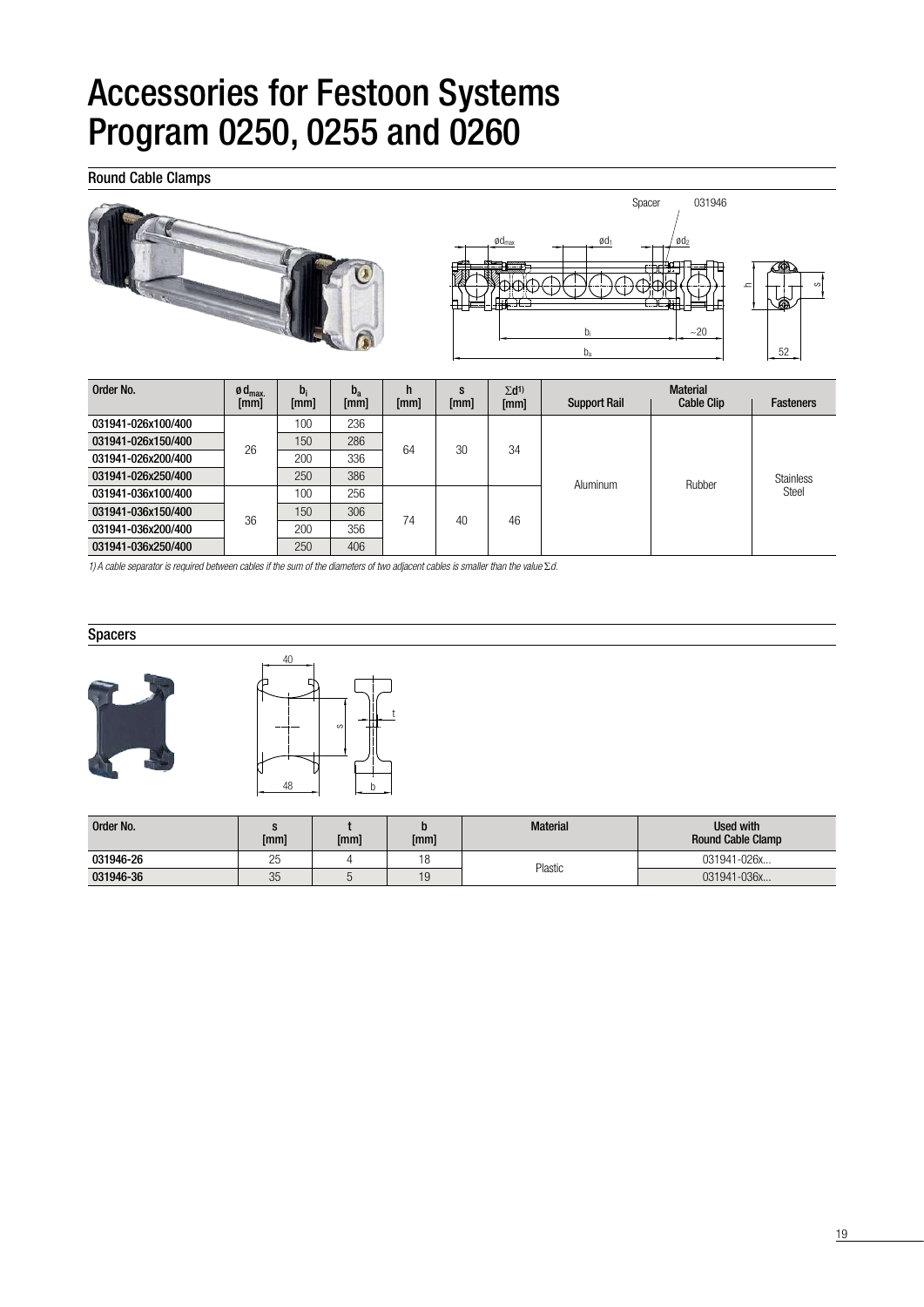## Accessories for Festoon Systems Program 0250, 0255 and 0260

### Flat Cable Organizer



Power cables are clamped in upper window  $s_1$ , control cables are contained in lower window  $s_2$  with sufficient space  $(>2$  mm) to allow the cables to move freely.

Flat cable clamps are supplied pre-assembled with upper window  $s_1$  of minimum size and lower window  $s<sub>2</sub>$  of maximum size. The cable clamps can be adjusted to fit cable packages by transferring spacers from window  $s_2$  to window  $s_1$ .



bi s1  $\delta$ 

hmax.





一日

| Order No.          | $b_i$<br>[mm] | $b_a$<br>[mm] | $S_1 + S_2$<br>[mm] |        | $S_{1min}$<br>[mm] | $h_{\text{max}}$<br>[mm] | <b>Material</b><br><b>Cable Clamps</b><br><b>Fasteners</b> |                           | Weigth<br>[kg] |
|--------------------|---------------|---------------|---------------------|--------|--------------------|--------------------------|------------------------------------------------------------|---------------------------|----------------|
|                    |               |               |                     |        |                    |                          |                                                            |                           |                |
| 020126-054x018     |               |               | 18                  |        |                    | 50                       |                                                            | Galvanized                | 0.07           |
| 020126-054x028     | 54            | 90            | 28                  | $+2.5$ | 3                  | 60                       |                                                            | Steel                     | 0.08           |
| 020126-054x038     |               |               | 38                  |        |                    | 70                       |                                                            |                           | 0.09           |
| 031953-084x025/400 |               |               | 25                  |        |                    | 60                       |                                                            |                           | 0.16           |
| 031953-084x035/400 |               |               | 35                  |        |                    | 70                       |                                                            |                           | 0.17           |
| 031953-084x045/400 | 84            | 120           | 45                  | $+2.5$ | 5                  | 80                       |                                                            |                           | 0.18           |
| 031953-084x055/400 |               |               | 55                  |        |                    | 90                       |                                                            |                           | 0.19           |
| 031953-084x065/400 |               |               | 65                  |        |                    | 100                      |                                                            |                           | 0.21           |
| 031953-136x025/400 |               |               | 25                  |        |                    | 60                       |                                                            |                           | 0.22           |
| 031953-136x035/400 |               | 172           | 35                  |        |                    | 70                       | Plastic                                                    |                           | 0.23           |
| 031953-136x045/400 |               |               | 45                  |        |                    | 80                       |                                                            |                           | 0.24           |
| 031953-136x055/400 | 136           |               | 55                  | $+2.5$ | 5                  | 90                       |                                                            |                           | 0.25           |
| 031953-136x065/400 |               |               | 65                  |        |                    | 100                      |                                                            |                           | 0.26           |
| 031953-136x075/400 |               |               | 75                  |        |                    | 110                      |                                                            | <b>Stainless</b><br>Steel | 0.27           |
| 031953-136x085/400 |               |               | 85                  |        |                    | 120                      |                                                            |                           | 0.28           |
| 031955-084x035/400 |               |               | 35                  |        |                    | 70                       |                                                            |                           | 0.41           |
| 031955-084x045/400 |               |               | 45                  |        |                    | 80                       |                                                            |                           | 0.43           |
| 031955-084x055/400 | 84            | 220           | 55                  | $+2.5$ | 5                  | 90                       |                                                            |                           | 0.44           |
| 031955-084x065/400 |               |               | 65                  |        |                    | 100                      |                                                            |                           | 0.46           |
| 031955-084x075/400 |               |               | 75                  |        |                    | 110                      |                                                            |                           | 0.48           |
| 031955-103x025/400 |               |               | 25                  |        |                    | 60                       |                                                            |                           | 0.42           |
| 031955-103x035/400 |               |               | 35                  |        |                    | 70                       |                                                            |                           | 0.43           |
| 031955-103x045/400 | 103           | 258           | 45                  | $+2.5$ | 5                  | 80                       |                                                            |                           | 0.46           |
| 031955-103x055/400 |               |               | 55                  |        |                    | 90                       |                                                            |                           | 0.47           |
| 031955-103x065/400 |               |               | 65                  |        |                    | 100                      |                                                            |                           | 0.49           |
| 031955-103x075/400 |               |               | 75                  |        |                    | 110                      |                                                            |                           | 0.51           |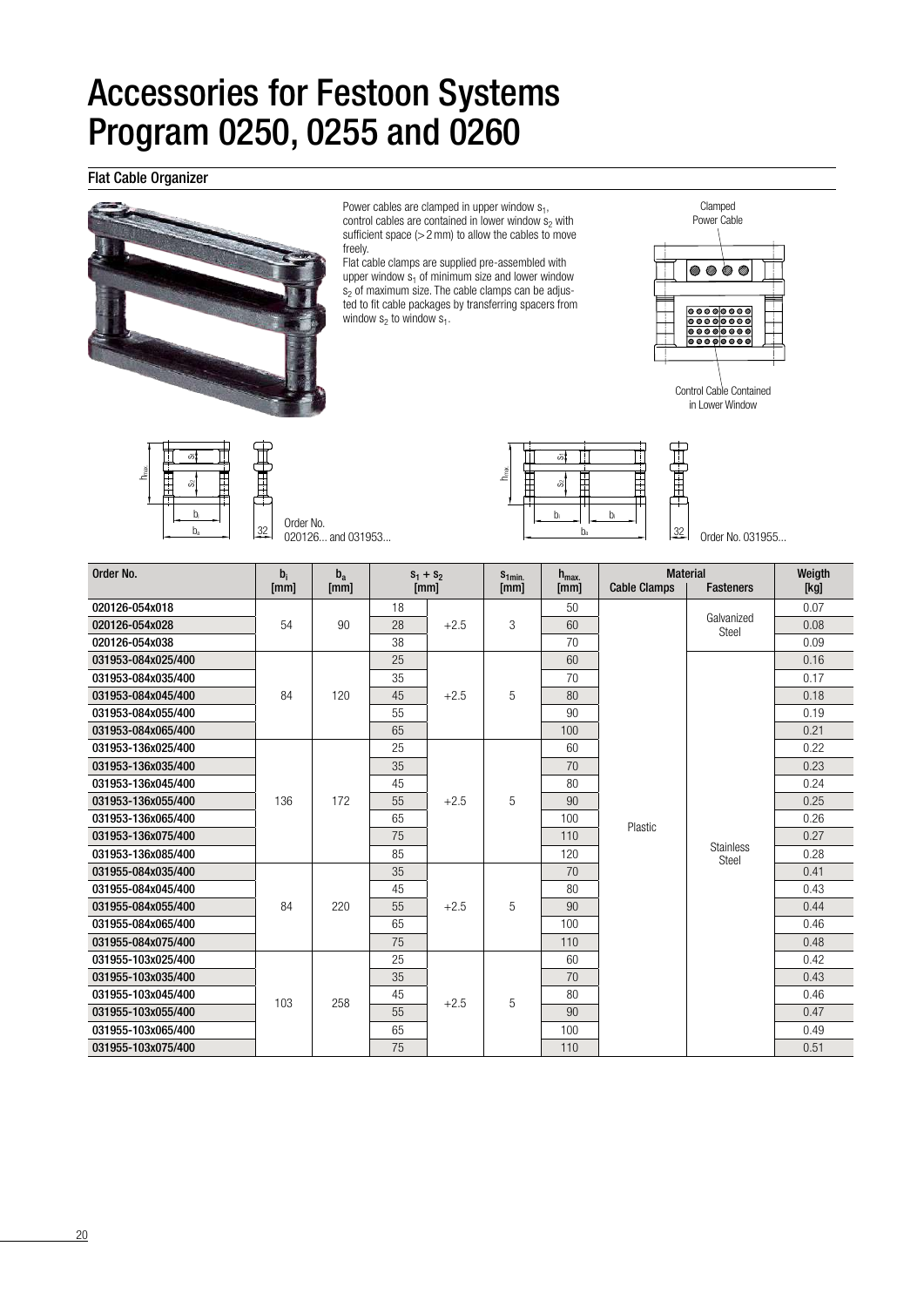### Determining the Support Distance for C-Rail Program 0250

#### Technical Data / Calculation Assumptions

The required support distance of the C-rail can be determined using the diagram below. The following calculation assumptions have been taken into consideration:

1. Simply-supported beam, uniform load symmetrical to middle of the beam

2. The load of one trolley F<sub>LW</sub> [kg/trolley] is distributed over trolley length  $I_W$  as a uniform load p [kg/m]

3. Total length of the uniform load results from the cable trolley storage length  $I_b$  [m] of all trolleys side by side

4.  $\sigma$  b<sub>zul</sub> = 100 N/mm<sup>2</sup>, without consideration of the lower flange stress

5.  $\sigma$  V  $\leq$  160 N/mm<sup>2</sup>, reference stress from bending stress and lower flange stress

6.  $f = I_0/250$  permissible deflection from the load and net weight of the rail

7. As track support bracket load the load of a field symmetrical to the mounting (bracket) is assumed

### Example:

Given:<br> $F_{LW} =$  Cable Trolley Load:

l

 $F_{\text{LW}}$  = Cable Trolley Load: 28 kg (X axis value on the left-hand graph below)<br> $F_{\text{W}}$  = Cable Trolley Length: 200 mm (blue line on the left graph) 200 mm (blue line on the left graph)

 $\ddot{Z}$  = Overall number of Cable Trolleys: 8

l  $I_b$  = Cable Trolley Storage Length: 1.6 m (X axis on the right-hand graph below)

 $(m) = Z \times I_w / 1000$ 

Load Diagram for C-Rail 50 x 50 x 3.5 (025100)



Solution for C-Rail 50 x 50 x 3.5

**From diagram:** Required Support Distance  $I_A = 1.9$  m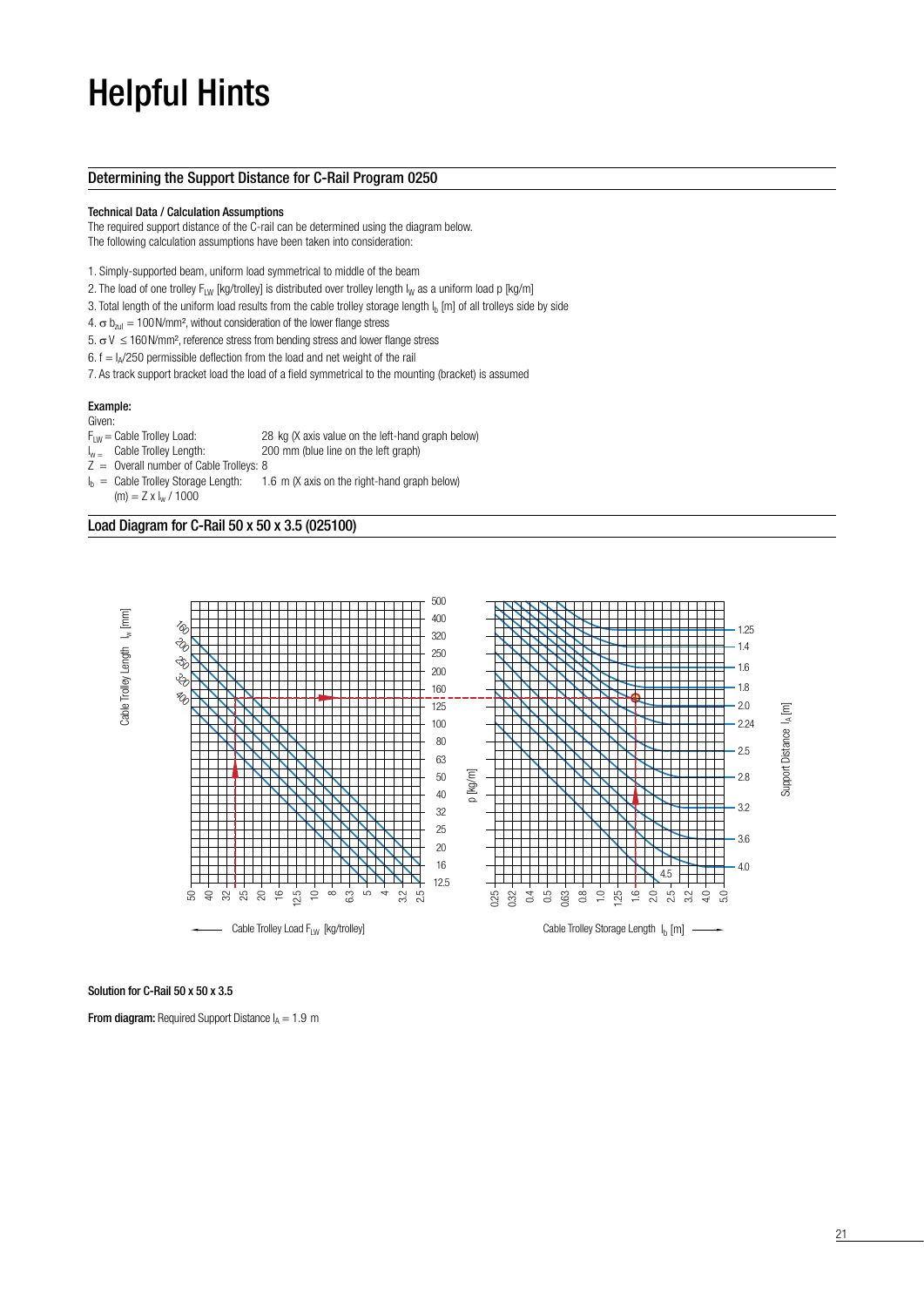### Load diagram for C-Rail 63 x 63 x 4 (025600)



 $(m) = Z \times I_w / 1000$ 



- $F_{LW}$  = Cable Trolley Load: 80 kg<br> $I_{W}$  = Cable Trolley Length: 400 mm l  $I_{w}$  Cable Trolley Length:
- $\overline{Z}$  = Overall number of Cable Trolleys: 5
- l b = Cable Trolley Storage Length: 2 m
- $(m) = Z \times I_w / 1000$

Solution for C-Rail 80 x 80 x 5

**From Diagram:** Required Support Distance  $I_A = 3.6$  m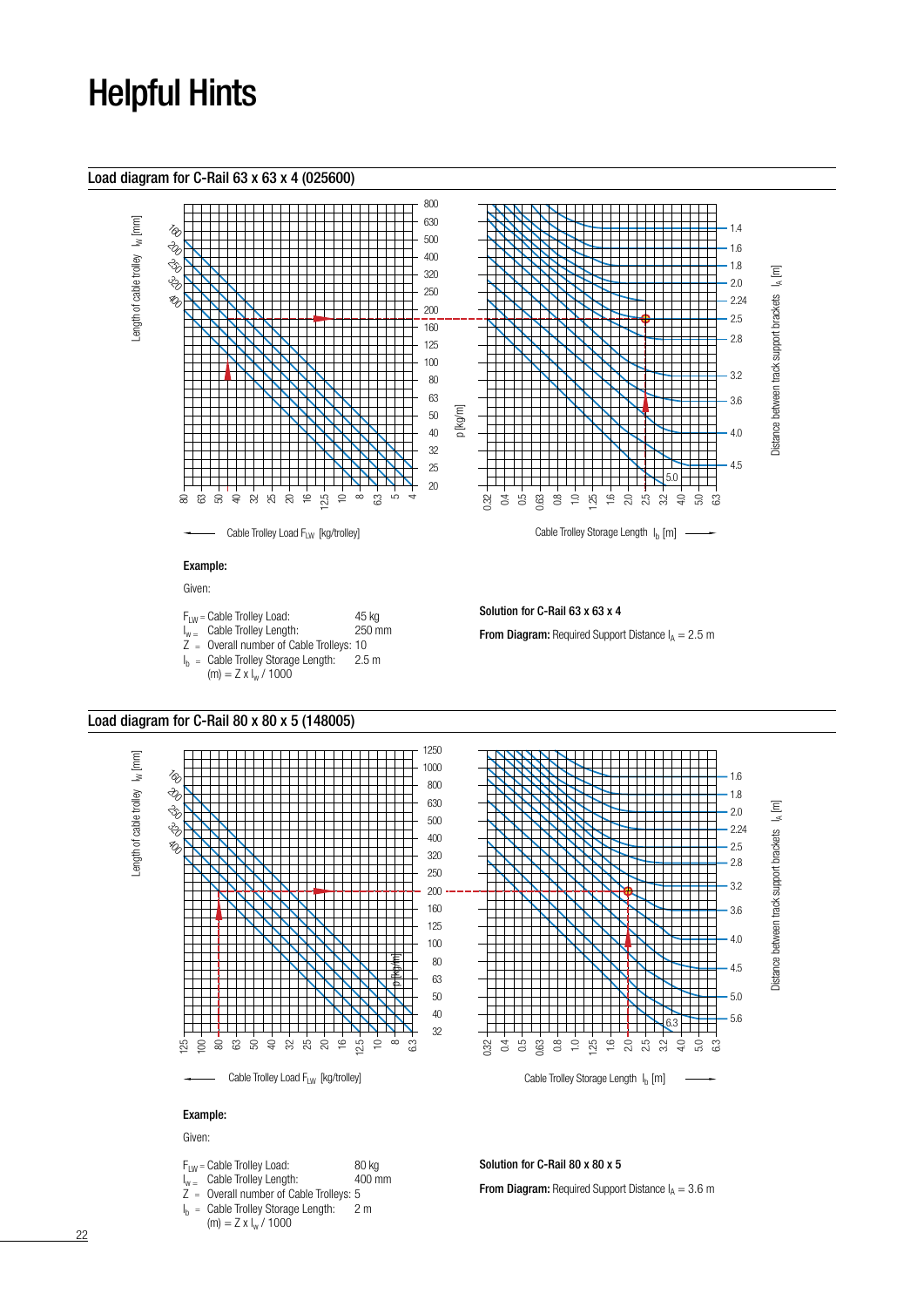

## Formulas to Determine the Number of Loops, Cable Length and Loop Depth

| Number of loops:                                            | Storage length:                                                                     | $d_{a}$                                           | m                       | $=$               | cable support diameter                                                                                                       |
|-------------------------------------------------------------|-------------------------------------------------------------------------------------|---------------------------------------------------|-------------------------|-------------------|------------------------------------------------------------------------------------------------------------------------------|
| $n = \frac{f(l_s + e)}{2 \cdot h + 1.25 d_s - f \cdot l_w}$ | $I_h \approx n \cdot I_w + e$ [m]                                                   | e<br>h                                            | [m]<br>[m]              | $=$<br>$=$<br>$=$ | free space in storage area<br>(recommendation $\geq$ 0.1 m)<br>recommended cable factor (see table page 24)<br>loop depth    |
| System cable length:                                        | Total cable length:                                                                 | $h_{\text{des}}$                                  | m                       |                   | (measured from top edge of cable support)<br>$=$ loop depth<br>(measured from lower edge of track profile)                   |
| $L_{Syst} = f (I_s + I_b)$ [m]                              | $L_{\text{Best}} = L_{\text{Syst}} + L_{\text{instE}} + L_{\text{instM}} \quad [m]$ | ١h<br>ı.<br>w<br>$L_{\mathsf{Best}}$              | m <br>[m]<br>[m]<br>[m] | $=$<br>$=$        | = storage length incl. free space<br>travel distance<br>$=$ cable trolley length<br>total cable length                       |
| Loop length:                                                | Loop depth:                                                                         | $L_{\text{instE}}$<br>L <sub>instM</sub><br>Lschl | [m]<br> m <br> m        | $=$               | installation length, end clamp side<br>$=$ installation length, towing side<br>$=$ cable length per loop                     |
| $L_{SchI} = \frac{L_{Syst}}{L_{S}$<br>[m]                   | $h = \frac{L_{Schl}}{2}$ - 0.63 • $d_a$ [m]                                         | $\mathsf{L}_{\mathsf{Syst}}$<br>n                 | [m]                     | $=$               | $=$ required cable length<br>(measured from mid of end clamp to mid<br>of towing trolley or towing clamp)<br>number of loops |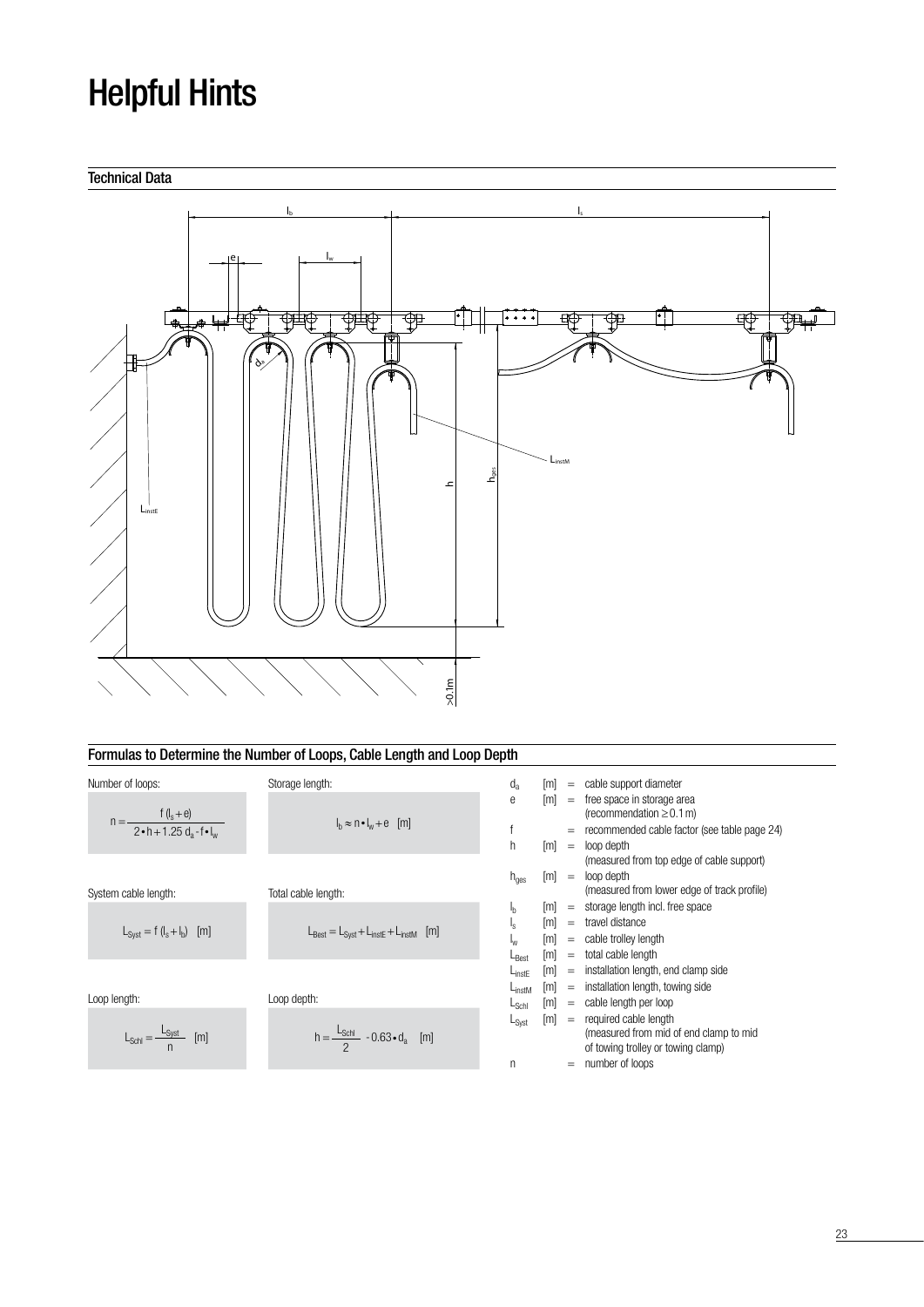### Definition of the cable arrangement and cable trolley selection



### Cable Factors

| <b>Travel Speed</b> |                          |                          | Cable Factor f at h [m] |             |           |
|---------------------|--------------------------|--------------------------|-------------------------|-------------|-----------|
| v [m/min]           | < 0.8                    | $0.8 - 1.2$              | $1.3 - 2$               | $2.1 - 3.2$ | $3.3 - 5$ |
| $<$ 32              | 1.10                     | 1.10                     | 1.10                    | 1.10        | 1.10      |
| $32 - 040$          | 1.15                     | 1.10                     | 1.10                    | 1.10        | 1.10      |
| $41 - 050$          | 1.20                     | 1.15                     | 1.10                    | 1.10        | 1.10      |
| $51 - 063$          | 1.25                     | 1.20                     | 1.15                    | 1.10        | 1.10      |
| $64 - 080$          | ۰                        | 1.25                     | 1.20                    | 1.15        | 1.10      |
| $81 - 100$          | ۰                        | ۰                        | 1.25                    | 1.20        | 1.15      |
| $101 - 120$         | $\overline{\phantom{a}}$ | $\overline{\phantom{a}}$ |                         | 1.25        | 1.20      |

Depending on the operating conditions the cables must be installed with an additional cable length. The additional length is calculated by taking into account the cable factor [f]. We recommend to select the cable factor according to above table.

For values outside the gray area, please contact us directly. Special precautions might be required in those cases under extreme operating conditions, such as the installation of shock cords.

## Permissible Loads of the Rollers

| <b>Travel Speed</b><br>$V$ [m/min] | Average Running Time per Day<br>$[h]$ |                          |          |          |                          |
|------------------------------------|---------------------------------------|--------------------------|----------|----------|--------------------------|
| < 25                               | $4 - 8$                               | $8 - 16$                 | >16      |          |                          |
| $25 - 50$                          | $2 - 4$                               | $4 - 8$                  | $8 - 16$ | >16      | $\overline{\phantom{a}}$ |
| $51 - 80$                          |                                       | $2 - 4$                  | $4 - 8$  | $8 - 16$ | >16                      |
| $101 - 120$                        | $\overline{a}$                        | $\overline{\phantom{a}}$ | $2 - 4$  | $4 - 8$  | $8 - 16$                 |

| Program | Steel Roller Ø [mm] | Permissible Load per Trolley<br>[kg] |     |     |     |    |
|---------|---------------------|--------------------------------------|-----|-----|-----|----|
| 0250    | 40                  | 80                                   | 63  | 50  | 40  | 32 |
| 0255    | 52                  | 125                                  | 100 | 80  | 63  | 50 |
| 0260    | 62                  | 200                                  | 160 | 125 | 100 | 80 |

| Program | PU Roller Ø [mm] | Permissible Load per Trolley<br>[kg] |     |     |    |    |
|---------|------------------|--------------------------------------|-----|-----|----|----|
| 0250    | 40               | 63                                   | 50  | 40  | 32 | 25 |
| 0255    | 52               | 100                                  | 80  | 63  | 50 | 40 |
| 0260    | 62               | 160                                  | 125 | 100 | 80 | 63 |

The lifetime of the rollers depends on the load (Hertzian stress) and the frequency of operation.

The proper selection, based on travel speed, average running time per day (based on one year) and permissible load of the trolleys with various roller types, can be made by using the above table.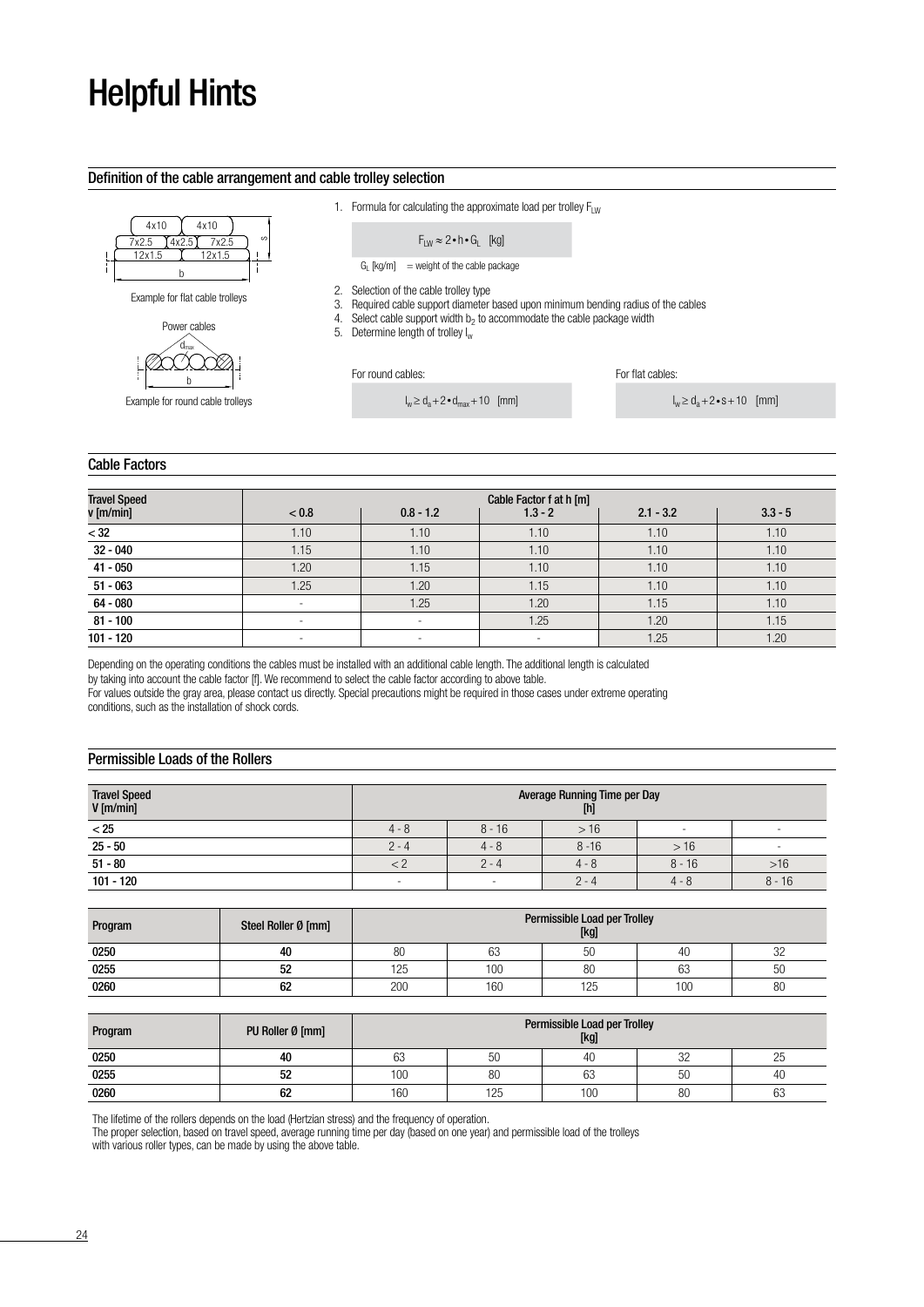## Wear Parts

## Replacement Rollers for Program 0250



| <b>Description</b>            | Order No. |
|-------------------------------|-----------|
| <b>Standard Roller</b>        | 025460-21 |
| <b>Roller with Seal Disks</b> | 025462-21 |

## Replacement Rollers for Program 0255



| <b>Description</b>            | Order No. |
|-------------------------------|-----------|
| <b>Standard Roller</b>        | 025980-21 |
| <b>Roller with Seal Disks</b> | 025985-21 |

## Ersatzrollen für Programm 0260



| <b>Description</b>            | Order No. |
|-------------------------------|-----------|
| Standard Roller               | 026480-21 |
| <b>Roller with Seal Disks</b> | 026460-21 |

## Buffer for Program 0250



| <b>Description</b> | Order No.    |
|--------------------|--------------|
| Buffer             | 02-P014-0024 |

## Buffer for Program 0255 und 260



| <b>Description</b> | Order No.         |
|--------------------|-------------------|
| Buffer             | 017132-032x80/514 |

### Shock Cords for Program 0325 and 0330



| Order No. | ød<br>[mm] | Weight<br>[kg/m] |
|-----------|------------|------------------|
| 020336-10 | 10         | 0.09             |
| 020336-14 | 14         | በ 17             |

Note

In case of order please state the lengths  $L_{Gum}$  of the respective shock cords..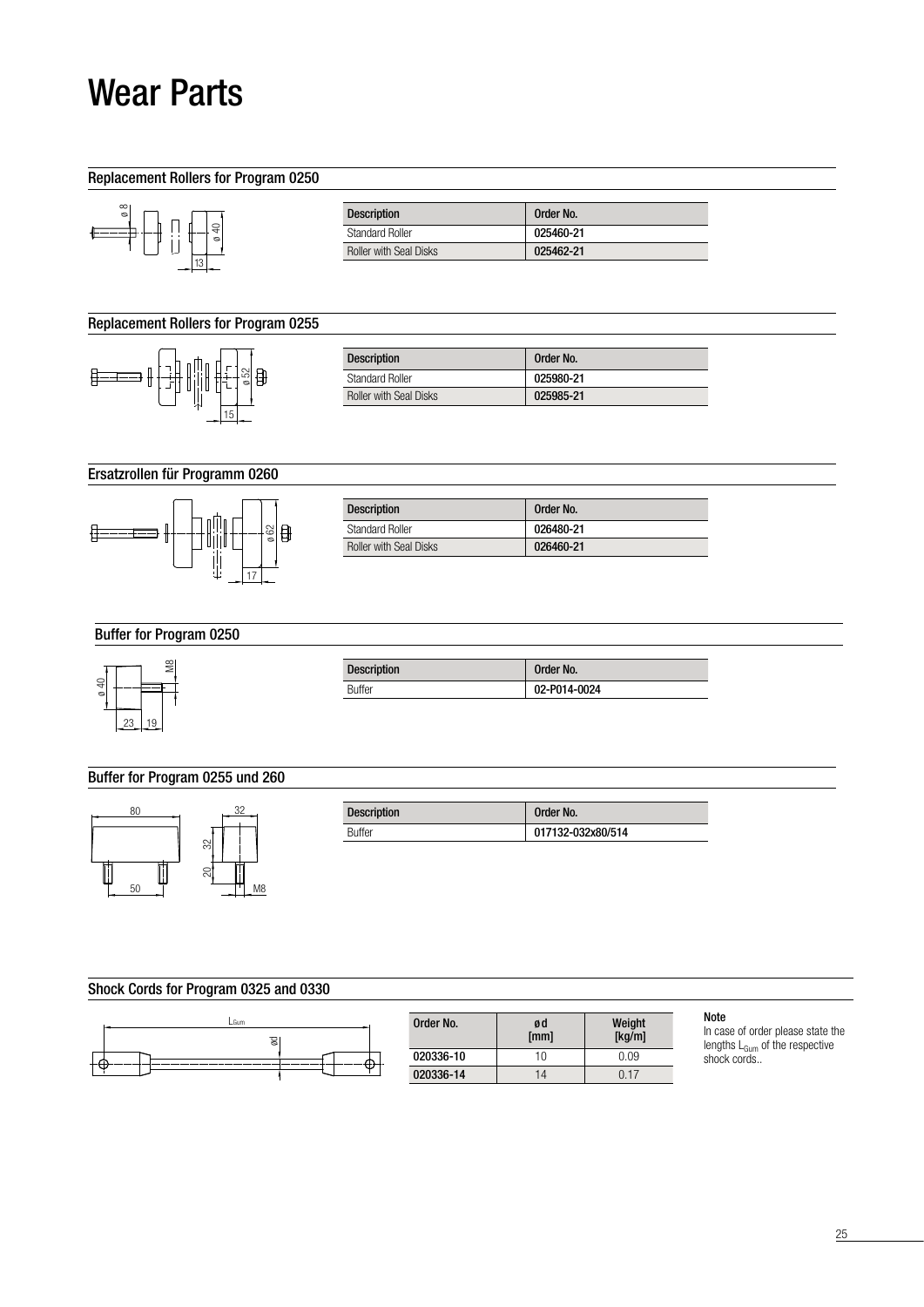## Your Applications – our Solutions

Cable Trolleys from Conductix-Wampfler represent only one of the many solutions made possible by the broad spectrum of Conductix-Wampfler components for the transport of energy, data and fluid media. The solutions we deliver for your applications are based on your specific requirements. In many cases, a combination of several different Conductix-Wampfler systems can prove advantageous. You can count on all of Conductix-Wampfler's Business Units for hands-on engineering support - coupled with the perfect solution to meet your energy management and control needs.



#### Cable reels

Motorized reels and spring reels by Conductix-Wampfler hold their own wherever energy, data and media have to cover the most diverse distances within a short amount of time - in all directions, fast and safe.



Festoon systems

It's hard to imagine Conductix-Wampfler cable trolleys not being used in virtually every industrial application. They're reliable and robust and available in an enormous variety of dimensions and designs.



Conductor rails Whether they're enclosed conductor rails or expandable single-pole systems, the proven conductor rails by Conductix-Wampfler reliably move

people and material.



Non-insulated conductor rails Extremely robust, non-insulated conductor rails with copper heads or stainless steel surfaces provide the ideal basis for rough applications, for example in steel mills or shipyards.



Energy guiding chains The "Jack of all trades" when it comes to transferring energy, data, air and fluid hoses. With their wide range, these energy guiding chains are the ideal solution for many industrial applications.



Slip ring assemblies

Whenever things are really "moving in circles", the proven slip ring assemblies by Conductix-Wampfler ensure the flawless transfer of energy and data. Here, everything revolves around flexibility and reliability!



Inductive Power Transfer IPT® The no-contact system for transferring energy and data. For all tasks that depend on high speeds and absolute resistance to wear.



Reels, retractors and balancers Whether for hoses or cables, as classical reels or high-precision positioning aids for tools, our range of reels and spring balancers take the load off your shoulders.



Jib boom

Complete with tool transporters, reels, or an entire media supply system – here, safety and flexibility are key to the completion of difficult tasks.



Conveyor systems Whether manual, semiautomatic or with Power & Free – flexibility is achieved with full customization concerning layout and location.